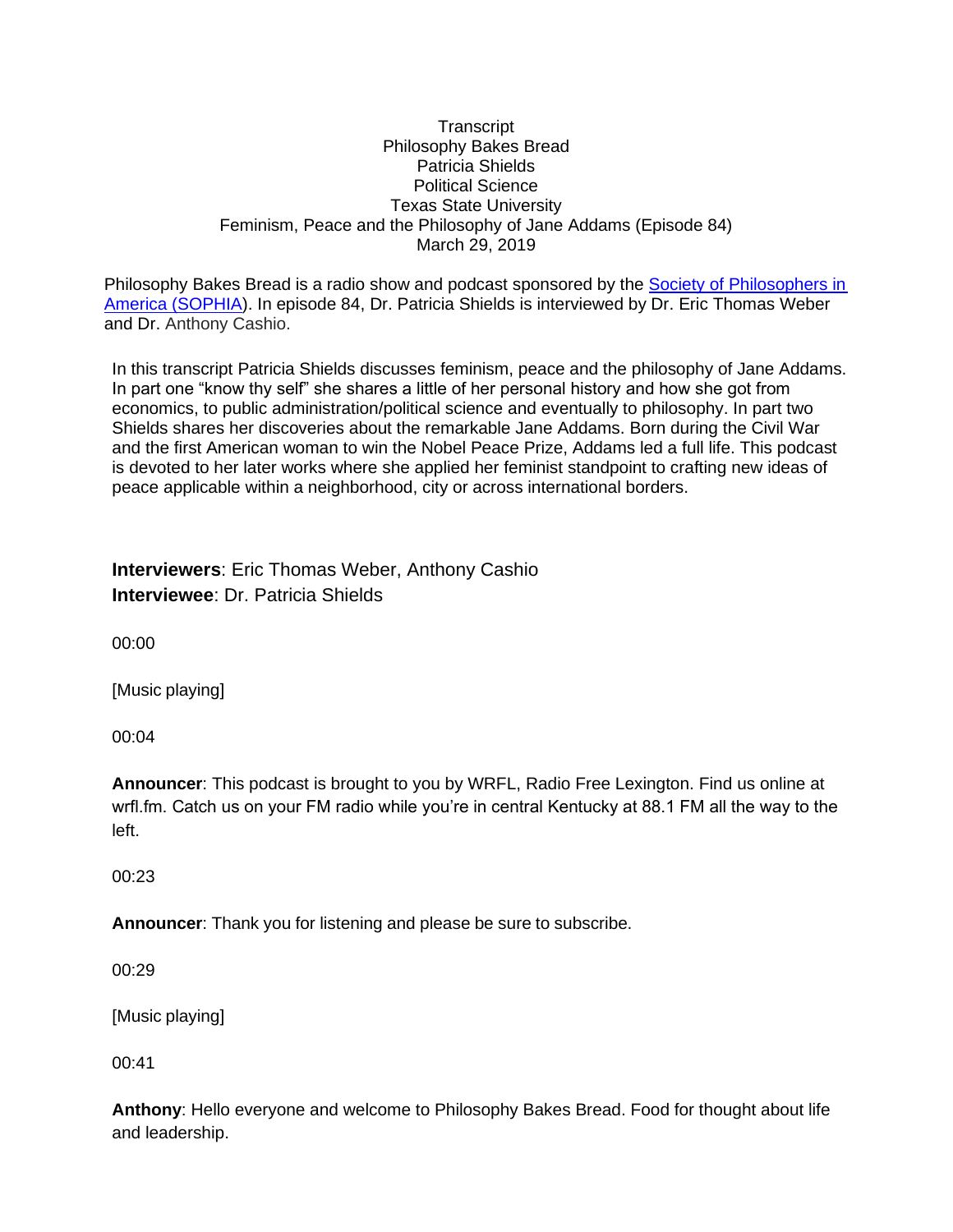**Eric**: Philosophy Bakes Bread is a production of the Society of Philosophers of America, AKA SOPHIA. I'm Dr. Eric Thomas Weber.

**Anthony**: And I'm Dr. Anthony Cashio. A famous phrase says that philosophy bakes no bread. That is simply not practical. But we, and SOPHIA, and on this show, aim to correct that misconception.

**Eric**: Philosophy Bakes Bread airs on WRFL Lexington 88.1 FM and is distributed as a podcast next. Listeners can find us online at https://philosophybakesbread.com and we hope you'll reach out to us on Twitter *@philosophybb* and Facebook at *Philosophy Bakes Bread* or by email at [philosophybakesbread@gmail.com.](mailto:philosophybakesbread@gmail.com)

01:25

**Anthony**: Last but not least you can leave us a short recorded message with a question or a comment or even some bountiful praise. Eric loves his bountiful praise.

**Eric**: Yeah, I do.

**Anthony**: I always like to imagine him sort of bouncing around in it.

**Eric**: [laughs]. Alright.

**Anthony**: We may even play it on the show. You can reach us at 859-257-1849. That's 859-257-1849.

01:46

**Anthony**: Today we're ecstatic to be talking with Patricia Shields. Welcome, Patricia.

**Patricia**: Well, welcome to you, too.

**Anthony**: Excellent. Patricia Shields is the editor of *Jane Addams: Progressive Pioneer of Peace, Philosophy, Sociology, Social Work and Public Administration*, which was published in 2017. We'll be talking with Pat today about feminism and peace and Jane Addams' legacy. Very excited about this conversation.

02:14

**Eric**: That's right. Dr. Patricia Shields is Professor of Political Science at Texas State University in San Marcos, Texas. She's also editor and chief of the journal *Armed Forces in Society,* the leading peer-reviewed journal on civil military relations. I came to know Pat from a distance back when I was in graduate school in Illinois and I had come upon her work on Charles Peirce and John Dewey in connection with public administration. I reached out at the time and she knew my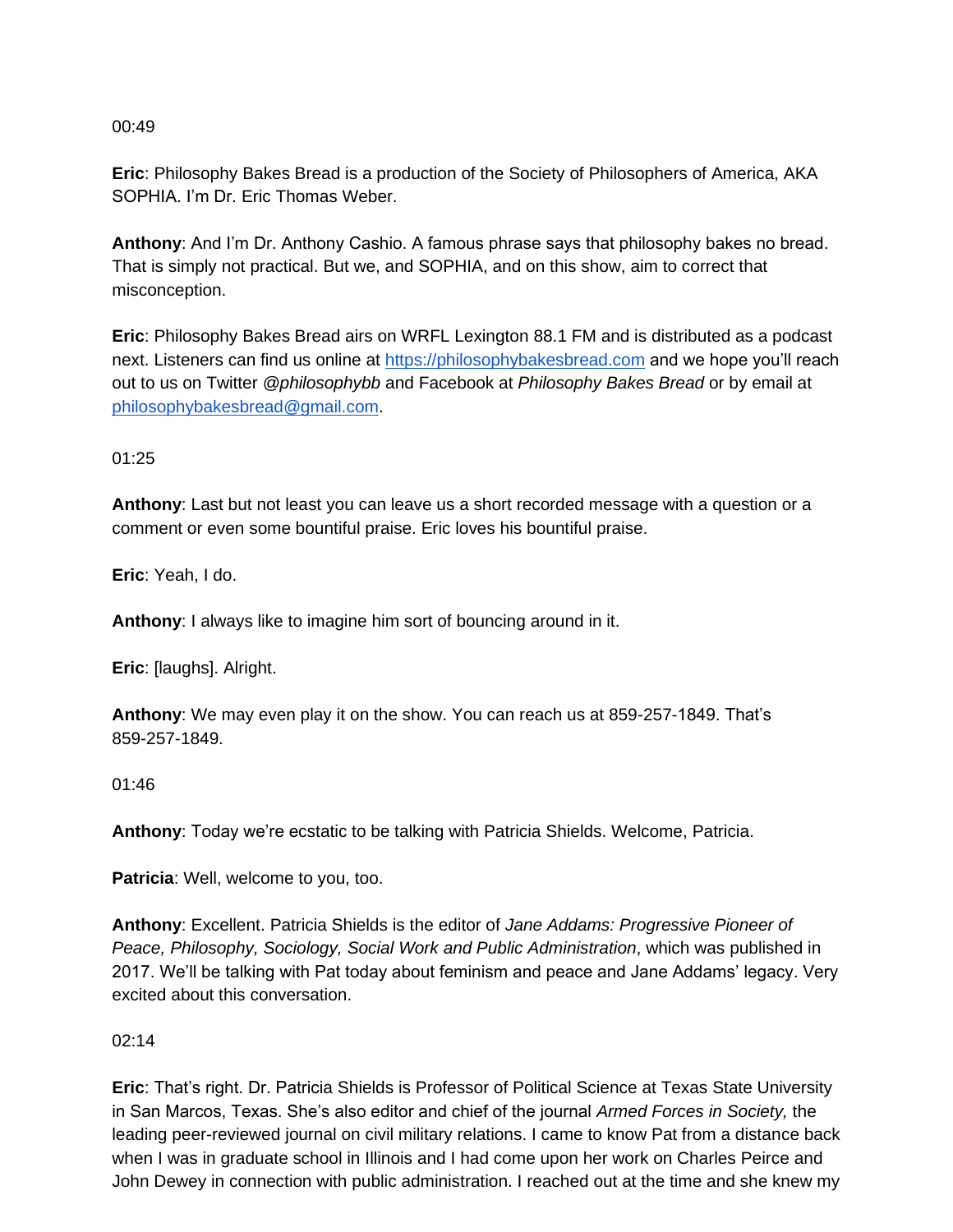dissertation director, Larry Hickman, who's been a guest on our show back in episode 40 of the show on *Democracy and Education Today*.

02:48

**Anthony**: You know Larry, Pat?

**Patricia**: Yes. I have met him. I was ecstatic when I got a chance to meet him. He certainly influenced me.

**Eric**: Oh, he's a great guy.

**Anthony**: He's a really great guy. Really, really fantastic. So, Pat's work has been recognized many times and in many ways. She has received teaching awards from the National Association for Schools of Public Affairs and Administration, the Leslie A. Whittington Excellence in Teaching Award, the Texas State Presidential Award for Excellence in Teaching, the Everett Sweeney Teaching Award, as well as Professor of the Year from the Central Texas Chapter of the American Society for Public Administration.

### 03:24

**Eric**: Wow. That's quite a list. And, Pat has published over 60 articles and book chapters as well as four books and won the 2007 Public Administration Reviews Laverne Birchfield Award for the best review essay, as well as Texas State's Presidential Seminar Research Award back in 1984. You're a prolific scholar, Pat, and we'll get to your latest book very soon but before that, as you know, we want to make sure that our listeners know you as a person. So, we call this first segment "Know Thy Self*"* and we want to know whether you know thy self, but more importantly, we want to learn about you - the person behind the philosopher. Tell us about yourself, where you grew up, how you, you know, came to be who you are, you know, and so on. Who is Pat Shields?

#### 04:06

**Patricia**: Well, Pat Shields was born in Portland, Oregon and her father was a… He worked for the Department of Agriculture inspecting grain elevators. One of my first ever memories was hugging his legs and finding grain in the cuffs of his pants.

### **All**: [laughter]

**Patricia**: So I had a very tangible... I mean, and he was a public administrator, which was one of the reasons I got interested in public administration. And then when I was 13, he was transferred to Washington D.C. and so I moved to Washington D.C. and went to the University of Maryland for my undergraduate degree in economics, and I went to Ohio State for a masters in economics and a PhD in Public Administration. And I think that early experience with my father with public service informed my interest in public administration.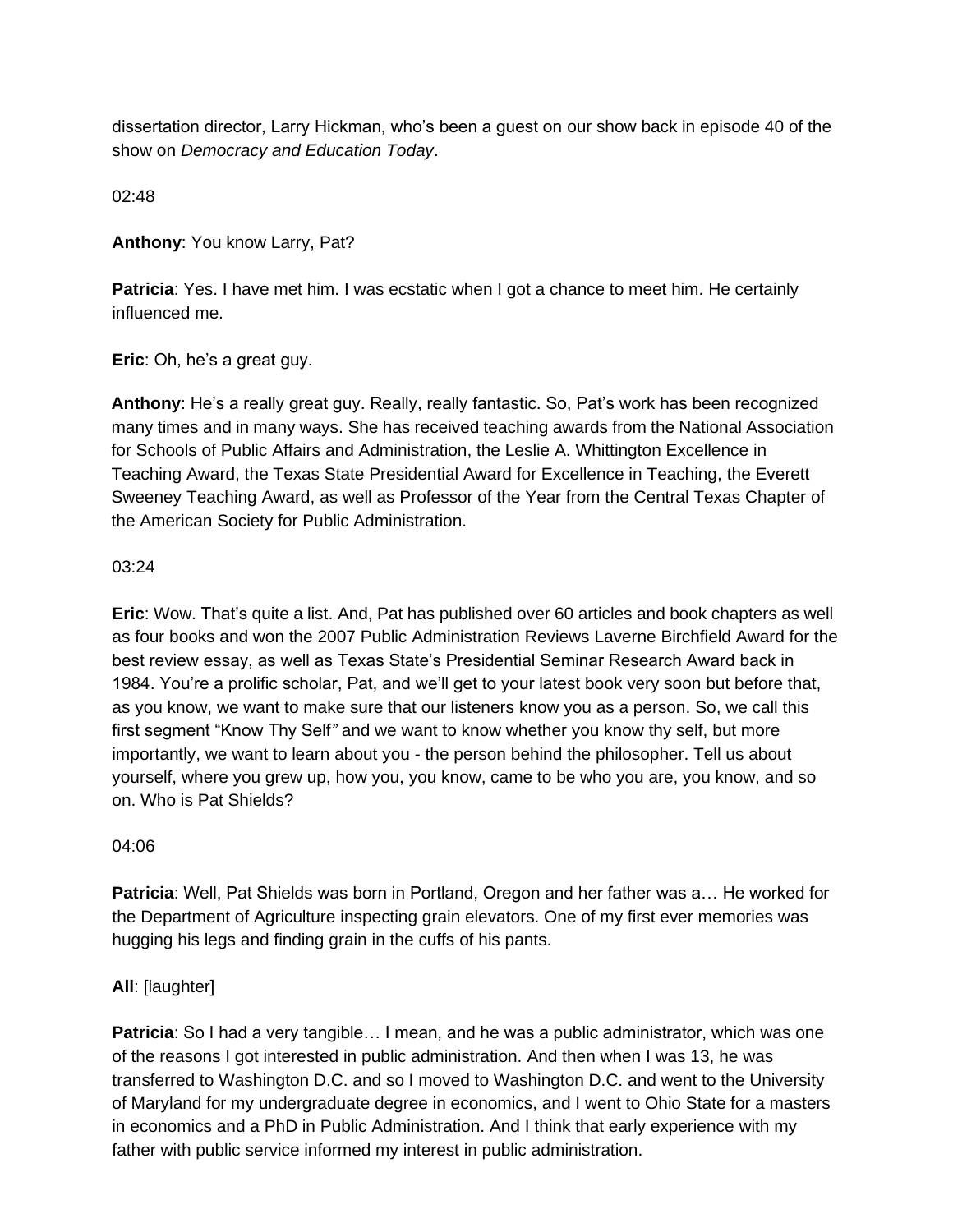**Anthony**: Not everyone follows in their parent's footsteps. Right, you know. I guess my father's a banker. I didn't really… kind of maybe let him down going into philosophy.

## **All**: [laughter]

**Anthony**: So, what was it about your own father and the work he did that appealed to you?

**Patricia**: Well, I think it opened my eyes. Actually, there was a really weird thing that happened. We were going to go… Our family was going to go to the Dominican Republic and he was going to teach people how to run grain elevators and I did some babysitting and learned that the grain elevator had collapsed from the people. And, then I told my father and then we didn't go. It was like "how did that happen?". This big federal government and yet this babysitter makes a difference in terms of us learning that we weren't going to be traveling to the Dominican Republic. So, that was just intriguing. What was going on behind the scenes, I just wanted to understand it more. So, I would say with my economics background -- and I switched from economics to public administration partly because I did like that economics had a strong theoretical framework, but it was all founded on assumptions of selfishness and of self-interest being the guiding factor in economic behavior. In moving to public administration gave me a new… It enabled me to not have that selfishness. That, to me… It would be bad for my soul -- to have a career in selfishness. But, public administration didn't really have the kind of ideas that I was interested in.

**Anthony**: So, this is intriguing, Pat, about human nature. You were studying economics and there were all of these assumptions in economics of self-interest being the fundamental motivator. Why did that come across as wrong to you? What is it that you think motivates people?

**Patricia**: Well, I think their motivation is pretty darn complex and of course people are interested in their self-interest. But, there's something that's much larger. Why would anyone sacrifice their life for another? That's certainly not self-interest. Anyway, there is something larger than just the self. And, honestly, one of the things that really influenced me early on was the Vietnam War.

### **Anthony**: Uh huh.

### 07:46

**Patricia**: And, I can just remember that you were constantly hearing the casualties, how many people died, when I was in high school. Then, when I was in college the Vietnam War was at its peak and I was at the University of Maryland and this was a place where there's lots of protestors and I would go to the protests sometimes, or at least the bonfires at midnight. And, I thought it was very interesting. I didn't think the war made sense, but I didn't necessarily think the military was wrong -- that is it was following orders. What was the alternative? They would go against the Presidential orders? That didn't make sense to me. So, the university shut down. There were national guards with rifles at the end of my freshman year, wandering the campus of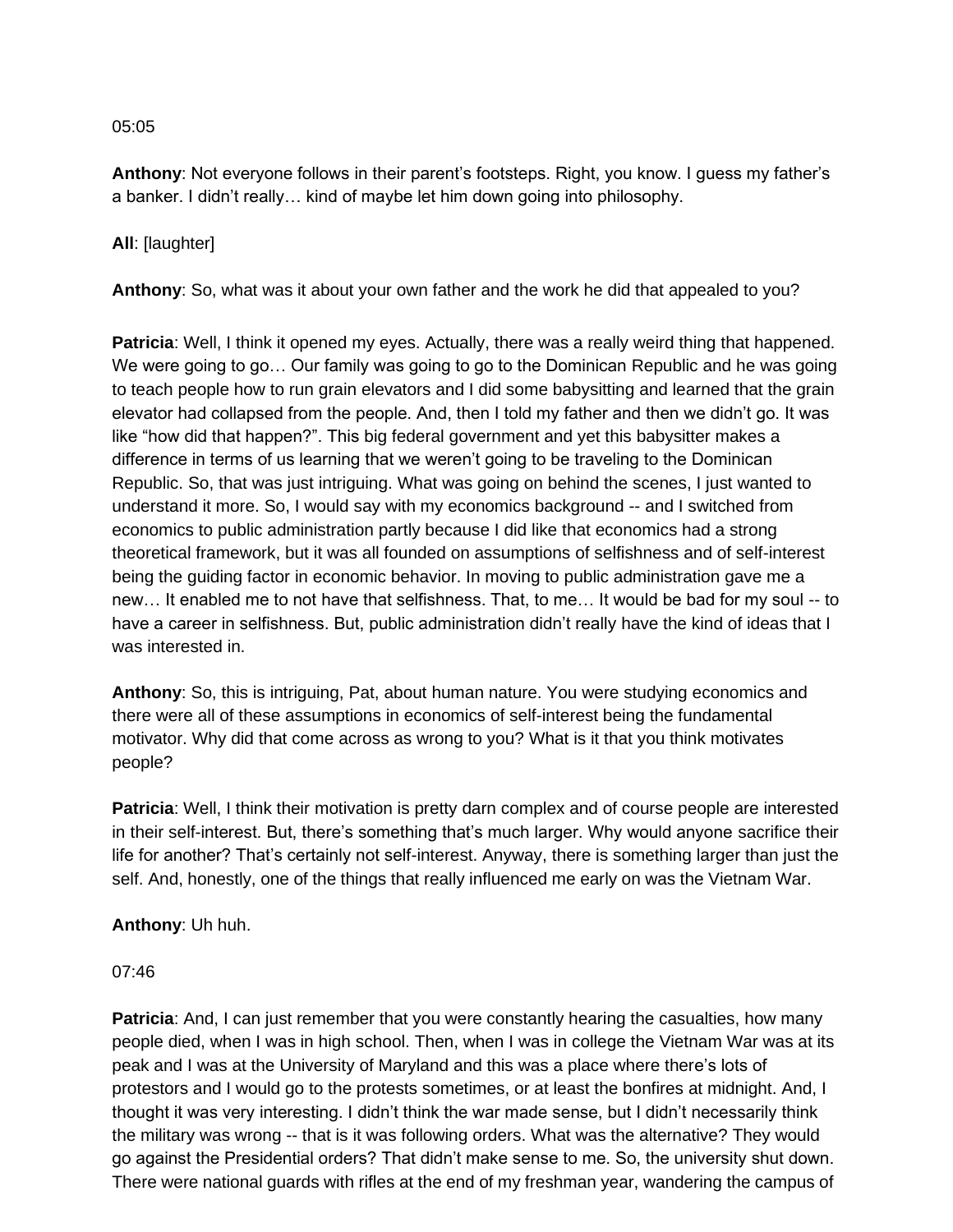the University of Maryland. And, I went to an all-girls catholic high school and I was confused, I guess. I wanted to contribute to this experience that we had with the Vietnam War, but I didn't exactly know how. When I was in graduate school, I was able to do a dissertation on the equity of the draft during the Vietnam War era. I worked at a research center that had the data available to really answer that question. I found that black high school graduates bore the burden of the draft during the Vietnam War. For one reason, they didn't go to college so they did not get the deferment, but also the military could take who they wanted and they wanted people who could read and write and had good educations. African Americans from the south had terrible educations often because of the school systems and they often didn't complete high school. It was the high school graduate that was more likely to be drafted -- more vulnerable to the draft system. That's what kind of got me into studying the military, because actually I published my first article in *Armed Forces and Society,* the journal that I edit. But, I also want to talk a little about how this person with economics and public administration got into philosophy.

10:22

**Anthony**: Yes. Next question, how did that happen?

**All**: [Laughter]

10:28

Patricia: Good question. I actually was... Public administration, and I'll give you a definition of it, which is informed by Dewey. I see it as the stewardship and implementation of the products of the living democracy.

**Anthony**: A lot to unpack in that definition.

10:51

**Patricia**: Right. It deals with values as stewardship and one of those values could be efficient use of our resources. Which is our people and our finances, but it's also the implementation. So, the mail arrives at your door, the social security check with the right amount arrives at, well, in your bank, I guess. These things that we call the public sector - somehow, they need to… they get done. William James making things work. Public administrators make our policy framework work. But, they do it in the context of a living democracy and that means an imperfect democracy, and with the democratic values. I see them as stewards, in some ways, of those democratic values. So, I was in public administration and finance and I'd written an article called *Freud Efficiency and Pragmatism*, which looked at user fees through the theoretical lenses of the economist who saw a user fee as a price and social work, which actually drew from Sigmund Freud. Freud said, "You'll get better faster if you pay the appropriate amount." And then the third one, the pragmatism, was the lenses of public administration. And, I got a letter from Amitai Etzioni, who at that time was the chair.. An ethics chair at Harvard Business School, and he said he was reading that article. He loved it, he was sharing it with colleagues, and with his students. And, I was pretty excited to get a letter like that so I was xeroxing it. And, the chairman of the Philosophy Department walked by, Vince Luizzi, and he could tell I was excited and he said, "Well, what happened.." and so I showed him the letter and he said, "I would like to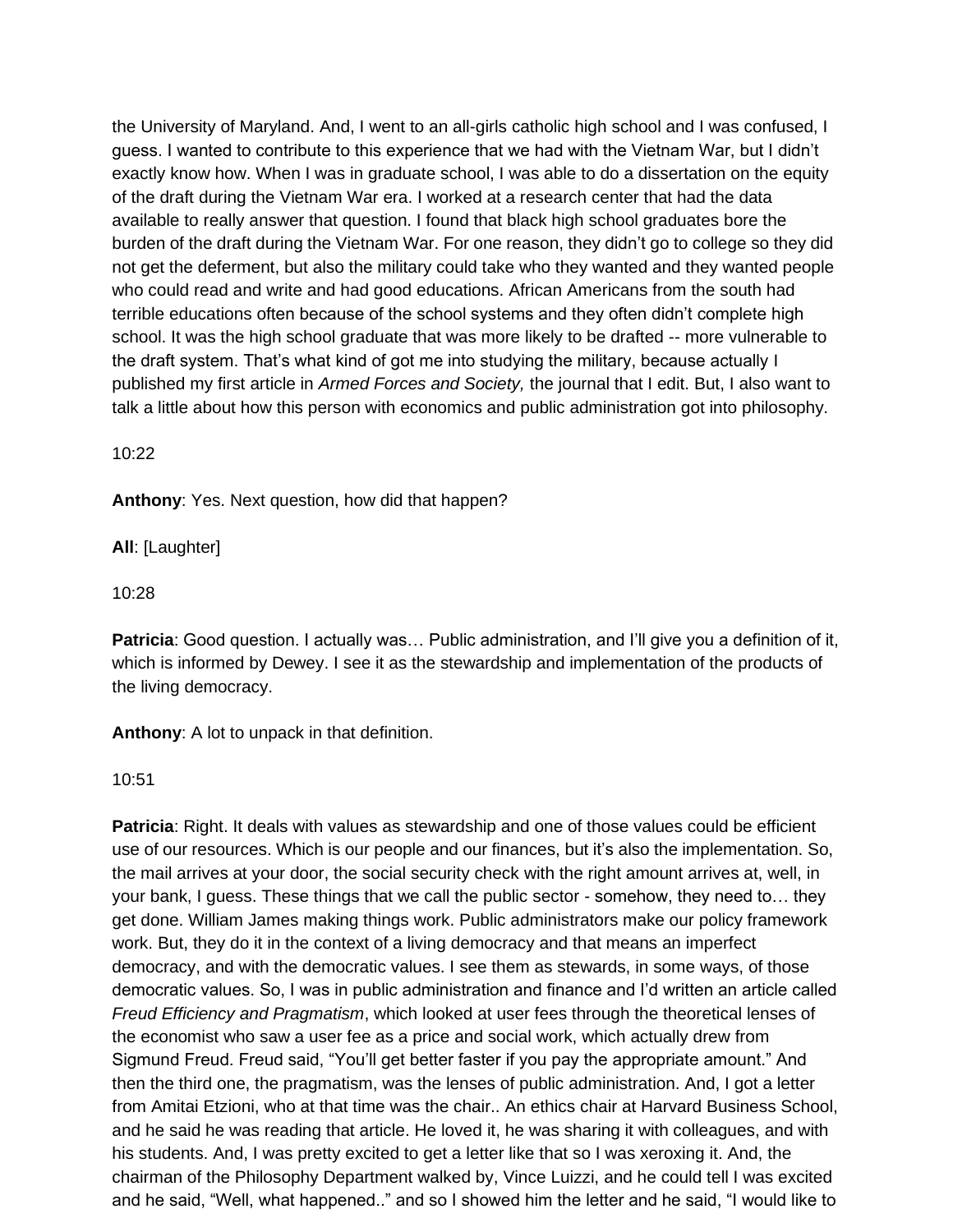read that article." And, I thought, what is someone in the philosophy department wanting to read about user fees? That doesn't make any sense.

**All**: [Laughter]

13:22

**Patricia**: Anyway, I said, well, why do you want to look at this article? He said the words that changed my life. He said, "I studied pragmatism." I said, what? Pragmatism is a philosophy, it's a way of thinking, and I just didn't know it. I reflected on that article and I thought, well, the economists have a strong set of ideas and the social workers have a pretty clear organizing principle, but I didn't really feel like public administration had it, exactly. So, I said to Vince, "I want to know more about this thing called pragmatism because I would like public administration to have a clear organizing principle, from my perspective. His office was on the way to the bathroom and I stopped in and said, "Can you tell me more about pragmatism?".

**All**: [Laughter]

**Anthony**: But, don't take too long because I have to pee.

**All**: [Laughter]

14:30

**Patricia**: Well, on the way back, maybe. Anyway, he started giving me books and articles to read. The first one, and Vince seemed to be perfect because he was the chair of the philosophy department, so he was a public administrator. He also was a lawyer, so he understood the law and public administration is about implementing the laws. Where do we get the authority to do implementation? It's through laws. And he studied under Betty Flower as a pragmatist, and he was just so willing to mentor me through the early period of whether or not pragmatism did offer public administration some kind of organizing principle. That, besides making it work, which I think that's pretty important, but there was democratic theory and Dewey's wonderful notions of democracy. Then, I started looking at, aside from Pierce, and Pierce did work for the National Geodetic Service.

15:34

**Anthony**: That's right.

15:35

**Patricia**: In a survey of the coast. So he was a public administrator and from my perspective what he was interested in was making sure the ships didn't hit shoals. Sort of pragmatism kind of came from the pragmatic perspective of how do you know whether you're a success in your survey of the coast? It's because the ships arrive and they don't wreck.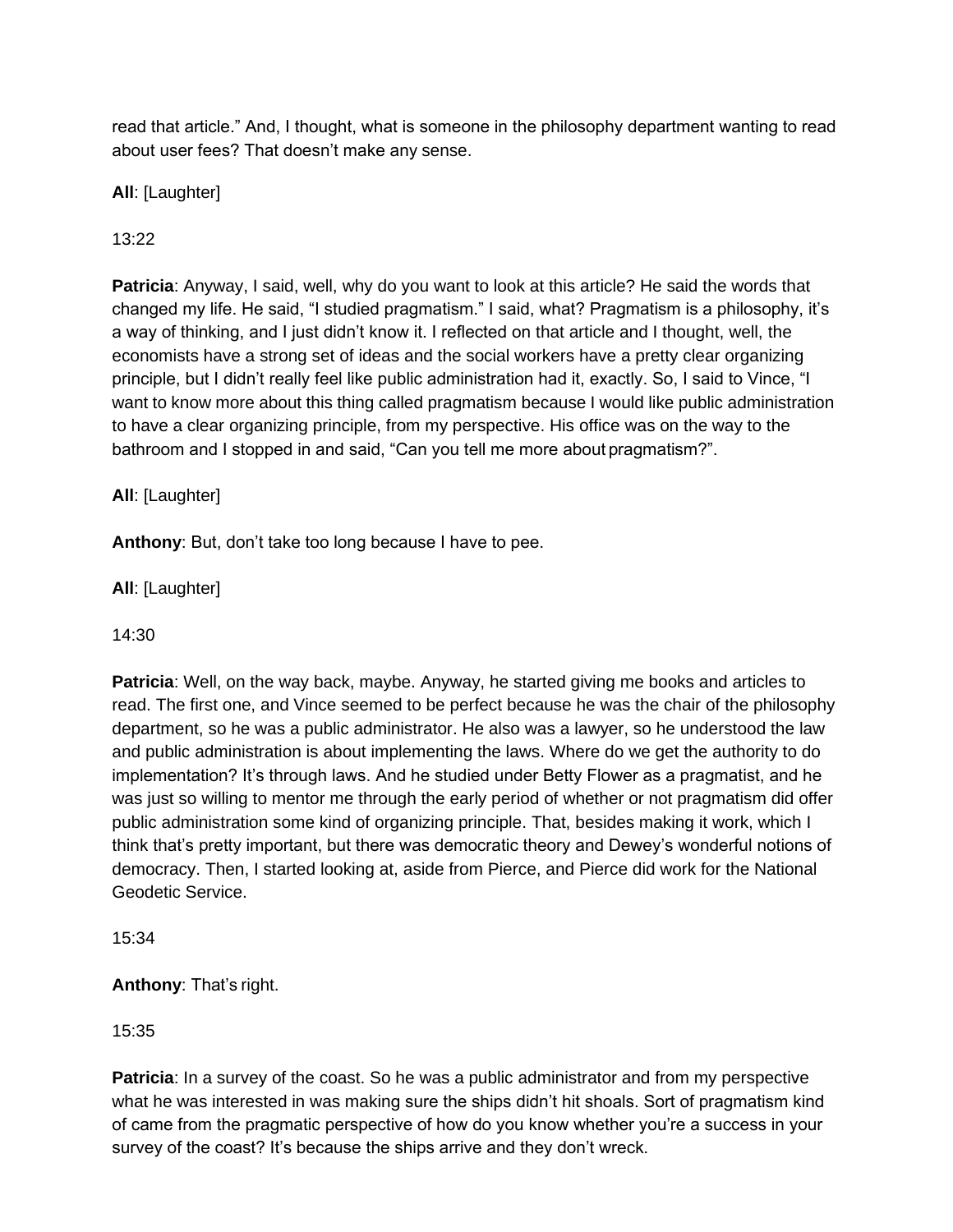**All**: [Laughter]

16:01

**Anthony**: That's a pretty good measure, right?

**Patricia**: So that, in a way... I sort of saw that as what Pierce was doing and there was roots in public administration. And then Oliver Wendell Holmes Jr. - My gosh, he's one of the most important legal theorists, not to mention he's a Supreme Court Justice.

16:25

**Eric**: That's right.

16:26

**Patricia**: And Jane Addams suddenly got in there. I mean, what? I thought. And Dewey, with his interesting children. Dewey seemed like an amazing person. He was interested in democracy and democratic classrooms, and suffrage, and was such a public philosopher. All of those ideas. And so there was a sort of flexible organizing principle. It seemed to tie into what public administration could be and actually, after I'd done quite a bit of studying, I finally came up with that definition that I just gave you because it was understanding Dewey. And, actually, Hickman and what products are -- sort of flipping on its edge the notions of Plato in terms of the hierarchy. Maybe the people who are concerned with the products have some import… Not just the people with the ideas.

17:38

**Eric**: Ah ha.

**Patricia**: So, with his book on technology, anyway -- Hickman's book on technology.

17:45

**Eric**: Well, Pat we're over time for this first segment. We have to ask you an important question that we always ask in the first segment. And, we'll come back to pragmatism, and especially with regard to Jane Addams, in a moment, but we gotta ask you this question that Anthony always likes to ask.

# 18:00

**Anthony**: Oh, yeah. I love asking this question. Actually, you're a perfect person to ask because you necessarily… you didn't come to philosophy the same way most academic philosophers come to it. The question is simply this: What is philosophy?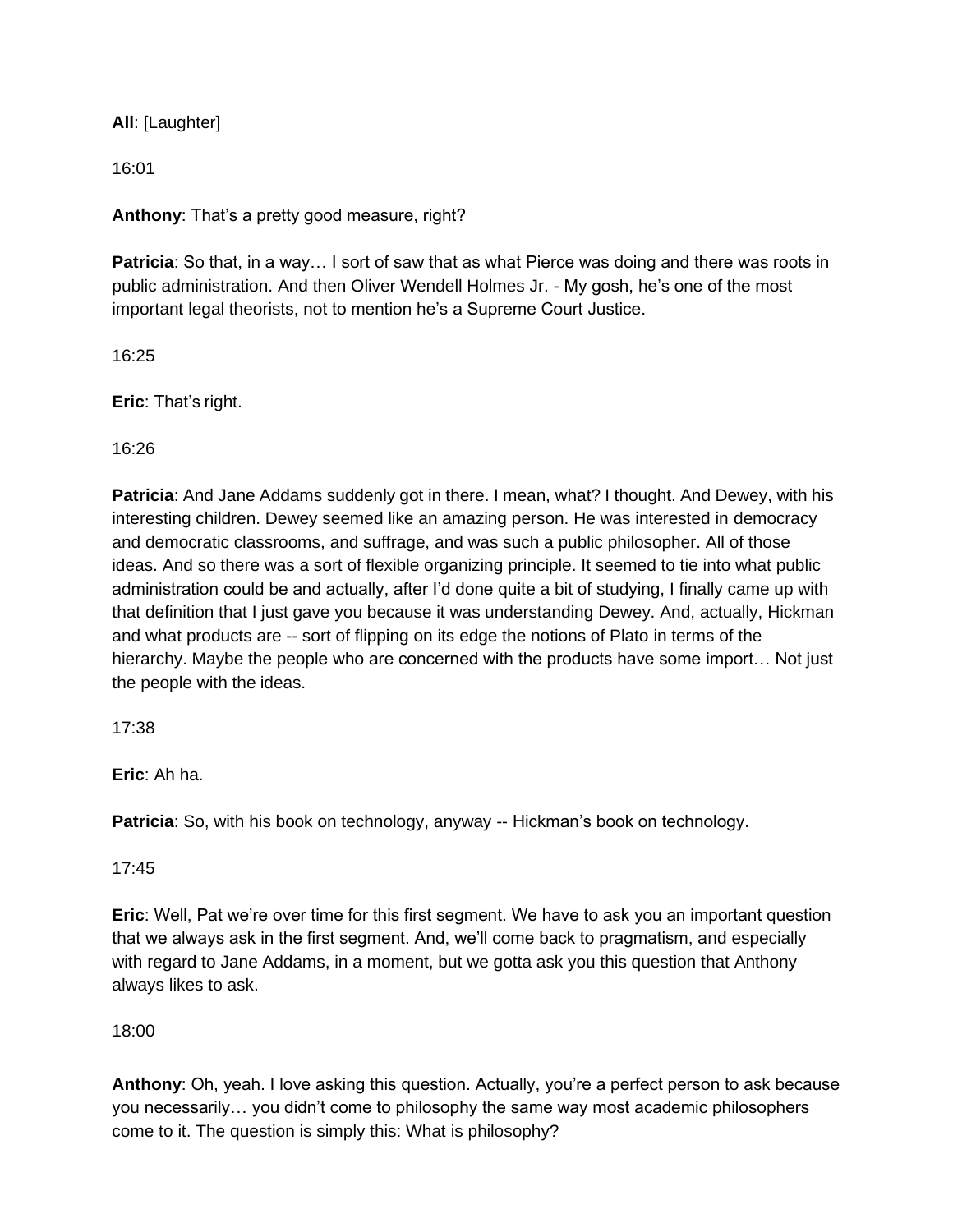**Patricia**: Well, from my perspective, it's about ideas -- the study of ideas. And it's how ideas shape our lives, and then how our lives shape ideas.

# 18:23

**Eric**: That's awesome. How ideas shape our lives and how our lives shape ideas. That's fantastic. Well, everybody we're going to come back. We have lots more questions. We want to hear lots more from Pat Shields, but fortunately we have three more segments to do that. This is Eric Weber. My co-host is Anthony Cashio, and you've been listening to Philosophy Bakes Bread. We'll be right back

18:43

[Music playing]

18:53

**Anthony**: Welcome back, friends, to Philosophy Bakes Bread. This is Anthony Cashio and Eric Weber hear talking today with Pat Shields about feminism and peace, Jane Addams' legacy. We figured that we'd begin the second segment talking about Jane Addams' feminism and what relation that had, if any, to her publicly engaged work. And in the next segment we'll ask you, Pat, about whether, and how, that may have led to her advocacy for peace, for which she was awarded a Nobel Peace Prize in what, 1931?

19:23

**Patricia**: Yes

**Anthony**: Sound like a good plan, Pat?

**Patricia**: Yes. That sounds good.

### 19:26

**Anthony**: Well, Pat, we have actually had a few episodes focusing on Jane Addams. She's sort of quickly become one of our favorite historical thinkers on Philosophy Bakes Bread. But, each person introduces her as a figure differently and some listeners may not have heard this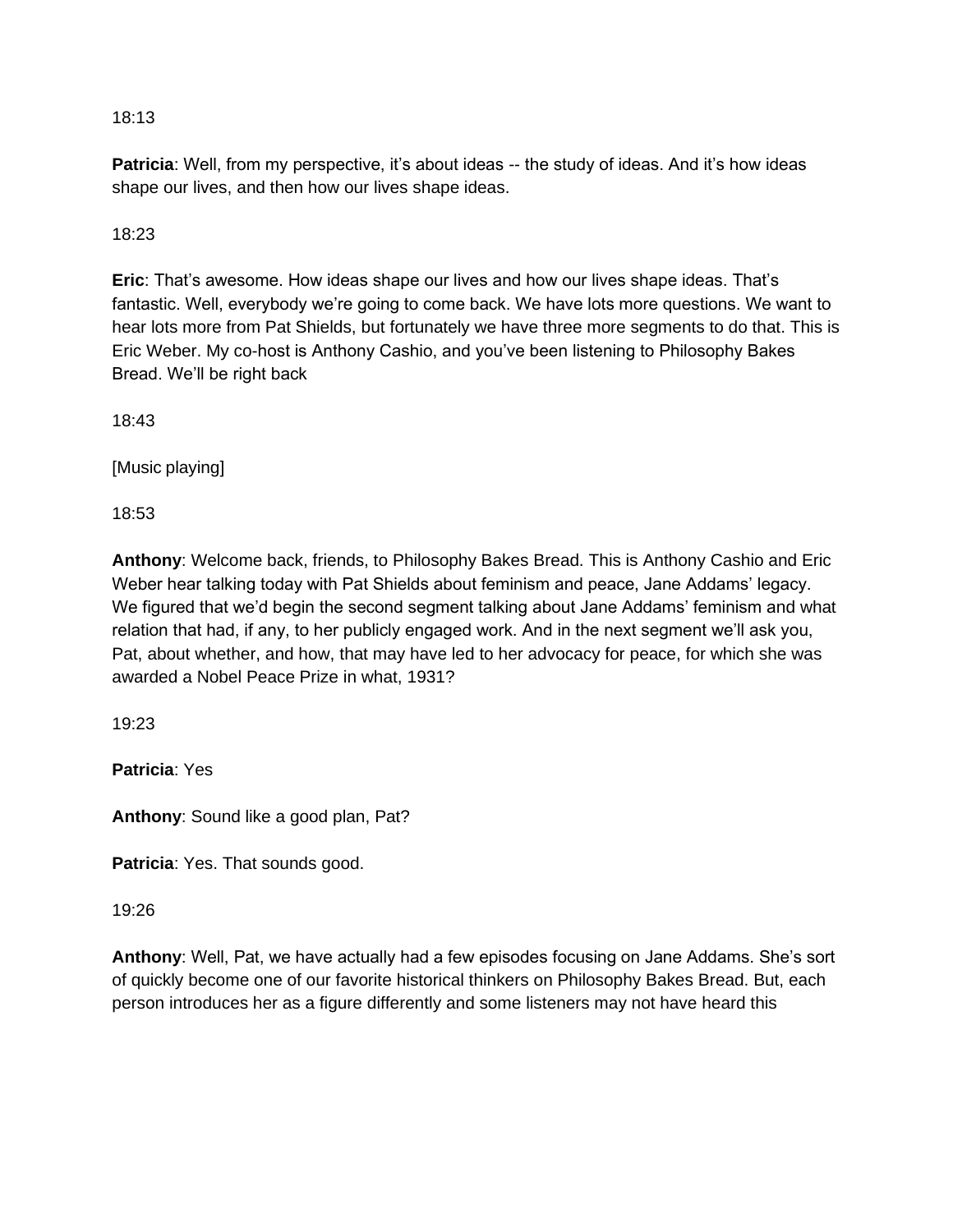episode, so let's start with a big question: Who is Jane Addams? Why do we need more people to learn about her today?

## 19:48

**Patricia**: Well, Jane Addams was one of the leading public philosophers of her time. She was born in 1860 and she died in 1935. She's known for her work in the settlement movement and leading the settlement house known as "Hull House" in the Chicago neighborhood. Personally, I got interested in her because she was listed as one of the founders of pragmatism in one of the encyclopedia of philosophy books that I had read, and I wanted to see how her ideas might influence pragmatism and how it's applied to public administration. So, one of the most important books for me was Charlene Seigfried's *Pragmatism and Feminism: Reweaving the Social Fabric,* because that explained how pragmatism was connected to feminism, but also Jane Addams was among the women -- the leading feminist pragmatist. So, that made me want to explore her feminism and move into really get to know Jane Addams. And, I would say, I got some insights when I finished the book on Jane Addams and looking at her as a pioneer, and how she was a feminist. What I really would say brought feminist standpoint to philosophy. I saw this as really her reaction to paternalism. You could almost see her notion of feminism as concentric circles, which are barriers for her -- and yet they also are ways of… She stays within and moves without. Her father was the banker and he was the owner of the mill in a small town in Illinois, Rockford. And, he had a strong social ethic and he also really believed women belonged in the household. That was the idea at the time. And so, her mother died when she was 3 and it's a tragic story. Her mother was 49 years old. She was seven months pregnant. Her husband was in the capital, and this was in the heart of the Civil War. He was a State Senator. And, as the good, sort of , "Lady of the Manor", or the prominent woman who was a caring woman, she went during a snowstorm to help deliver the baby of a mill worker and on the way, she slipped and this led to her death and the baby's death.

# 22:55

# **Eric and Anthony**: Oh no, wow.

# 22:56

**Patricia**: So, Jane was three years old and this happened to her and this set up a very close dynamic with her father. And then when she was eight or nine years old, he remarried and she had a contentious relationship with her step-mother. So she was in this sort of world of wanting to be close to a beloved father and also wanting to escape. And I think this kind of set up a dynamic for her of seeing the importance of the law, but also the need to transcend it. And then when she went to college… and this was new. Rockford College was just opened up, or seminary, had just opened up for women. She realized that something was going to be changing with women. Even her junior oration, well, I guess I'll step back a minute. I think she discovered there that she really could thrive in an environment where there was a lot of women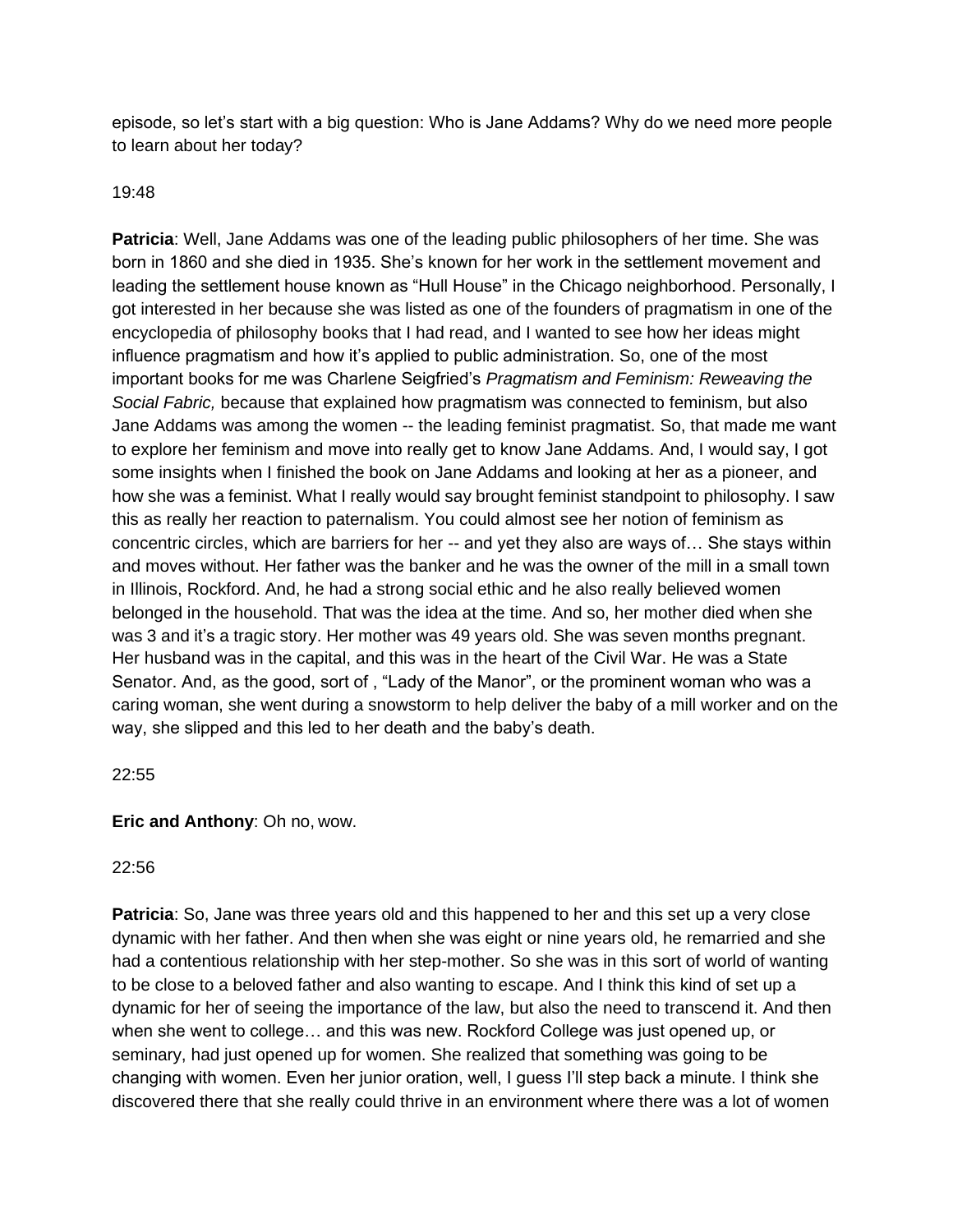learning. Because she was the valedictorian, she was the president of the class, she was the president of the debate club, and she was also the editor of the newspaper.

**Anthony**: Wow, she did everything, huh? Right

**Eric**: Right.

**Patricia**: Right.

24:17

**All**: [Laughter]

24:18

**Patricia**: I think the class, though, might have been fifteen people. So it's not… But, still the point I'm trying to make is that here she was developing skills for writing because she ended up eventually writing eleven books. She was a famous speaker and she learned in the debate club -- she worked with speaking. And, she was a good thinker to be the valedictorian. All of these things… In a way, she transferred this kind of environment where she really thrived into a Hull House. And if you can think of a transferring of that environment, I think that began to make more sense. When she was 20 years old, her junior oration, it was called *Bread Giver*, was the name of the speech and she talked about how women's role was going to change over their lifetime. That women would claim the same right to independent thought and action as a man. She knew this at 20, and she wanted to make it happen and do it in a world where she could thrive -- which ended up being Hull House, I think. So, if you go back to the concentric circles, one of the first books that she wrote was *Democracy and Social Ethics.* And, this book she talked about the world beyond the family. And, in fact, the experience of Hull House was a way for women who were trapped in the ethic of the family, in the private ethic, to expand their world and their service to the world. And this was kind of the heart of her feminism.

26:25

**Eric**: I want to follow up on something you said because some of our listeners will know about Hull House, but some of them if they haven't heard our past episodes on Jane Addams won't know what Hull House is. So, what would you say is Hull House for those who haven't heard of that?

### 26:39

**Patricia**: Well, Hull House was a settlement house. I think it was the biggest, or the most well-known settlement house. She came of age during the period when there was industrialization and cities around the United States, and particularly in Chicago where she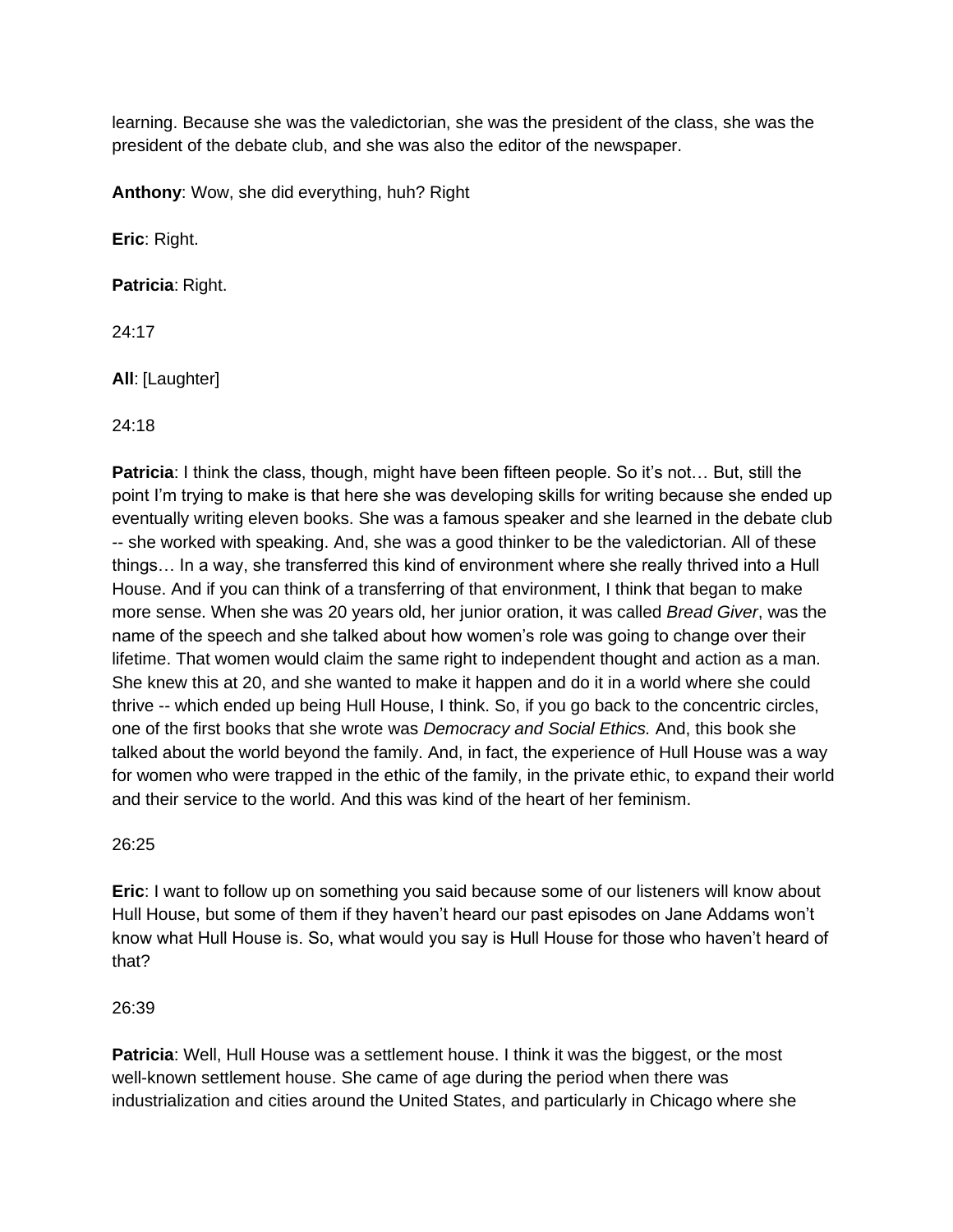lived, vast immigrant communities had moved in and moved to Chicago. There's a lot of poverty. There's industrialization without, really, concern for the individuals who were working there. And, in recognition of these urban problems, the settlement movement developed homes or group homes, which -- the people came to the community. They tried to interact or… the idea was social progress, but from her perspective it wasn't, "We're going to tell you what you need," it's "We're going to learn from you and try to figure this out together." So, it was a community. And the Hull House had a campus where people lived at Hull House and they offered services like… There were all kinds of classes, there were actually dormitories for young women who worked in factories so they'd have a place to live. Because women, it was maybe too far for them to go to their homes which may have been in the rural areas, or who knows what reason, but there was plenty of reasons where there might have been single women needing a place to live and then to work. But, there were classes, there were drama classes, there were coffee houses, there was daycares, and there was even a museum -- a Labor Museum. This was sort of a hub in the neighborhood. From there, they wanted to in some sense transform the neighborhood so that it would be a better place to live. And for me, one of the images that makes it clear, that's very problematic, was the horse carcasses that were everywhere because garbage wasn't collected as well as it should have been. What do you do when a horse dies? And, children would play on the horse carcasses. So, if you have a world where children are playing on horse carcasses you can imagine that they may have some health problems.

29:20

**Eric**: That is pretty gross.

**All**: [Laughter}

29:23

**Anthony**: I'm just trying to imagine there… Just go outside and play with the horse, baby. They'll be fine.

**All**: [Laughter]

29:31

**Patricia**: I've seen some pictures of kids on horse carcasses because I wanted to see what.. But, I think it's a good image of there's just a lot of problems in this neighborhood. And, so she worked with the community and the Hull House residents and one of the first things they did was work on playgrounds. But also, what can we do -- and this was a period where there was a lot of corruption -- and how can we fix or recognize this corruption or stop it so that we can actually have cleaner streets. And she was involved in organizing the community to make that happen. She was also… there's a lot of scientific inquiry because the infant mortality rate was something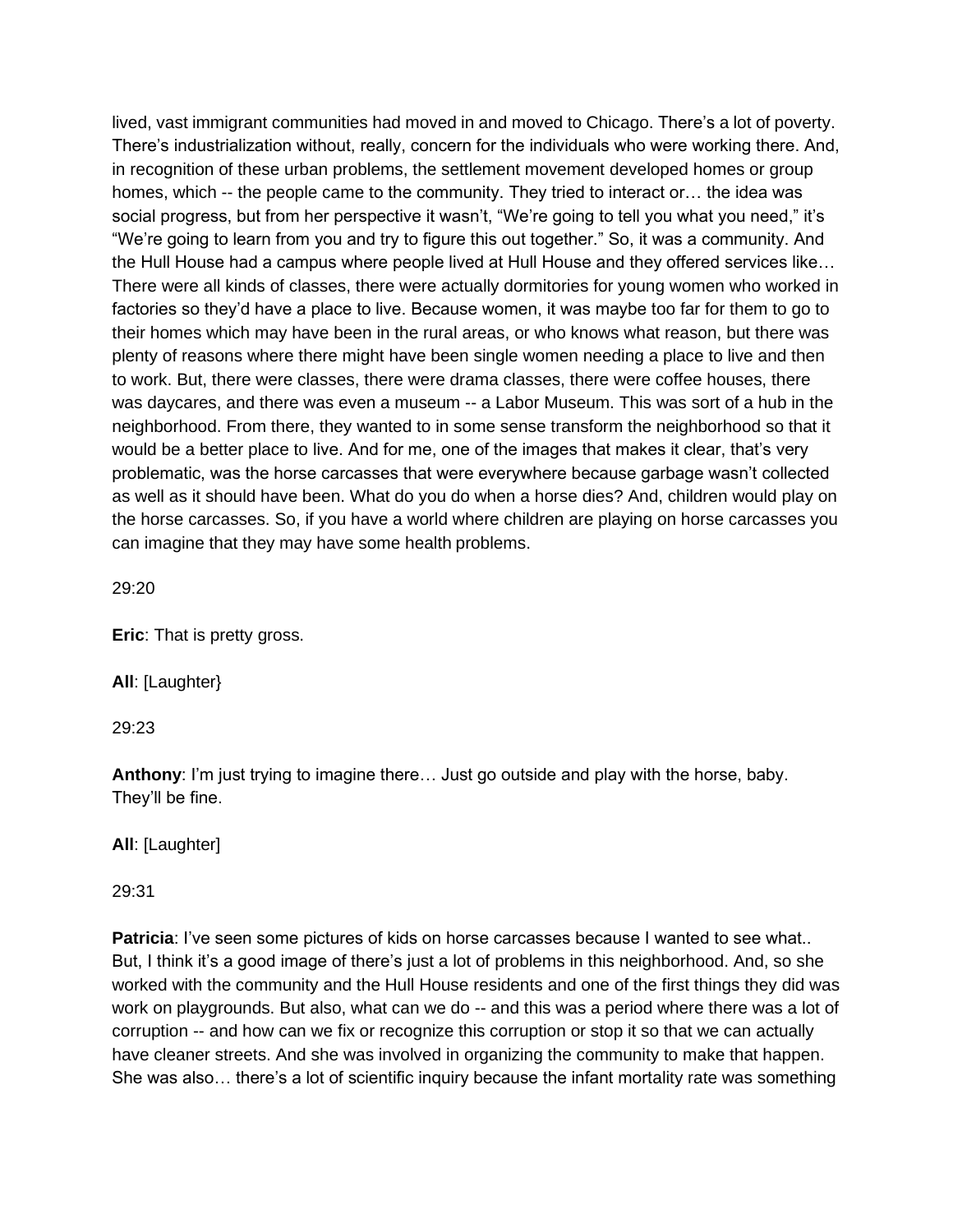that she watched and after this organization and this change in their collecting of the garbage they were supposed to, the infant mortality rate was cut in half.

30:33

# **Eric and Anthony**: Wow.

30:35

**Patricia**: So there was this notion of working in the community… She described Hull House, or the settlement movement, as an experimental effort addressing the problems of the great industrial cities. And so it was… Sometimes something would work, or maybe it wouldn't work but in an experimental effort.

30:57

**Anthony**: That's good. Well, Pat, you've kind of presented two really interesting aspects of Jane Addams' thought and work here. Right, we're working with… how you allocate that it's her feminine perspective on pragmatism as well as, sort of, the advocacy work she's doing with Hull House. Did Addams see those two connected in an important way? Like, did her feminism drive her work at Hull House or vice versa -- or was it an organic relationship there?

# 31:23

**Patricia**: I think it would be organic because she was constantly learning. She also was pretty close to John Dewey and I think her notions of inquiry and his notions of inquiry were influenced by the kinds of things that they would do at Hull House. Like develop the maps of the neighborhood, do all kinds of research on figuring out what the neighborhood was. But, you know, I think what her idea was to bring the feminine standpoint into understanding how to make progress or change in society.

32:07

**Anthony**: Excellent. I gotcha.

32:09

**Patricia**: So, there were a lot of clubs, women's clubs, and these clubs were helping to change or address the problems that were happening throughout the country. So, women couldn't vote but they could influence their communities through these clubs.

32:29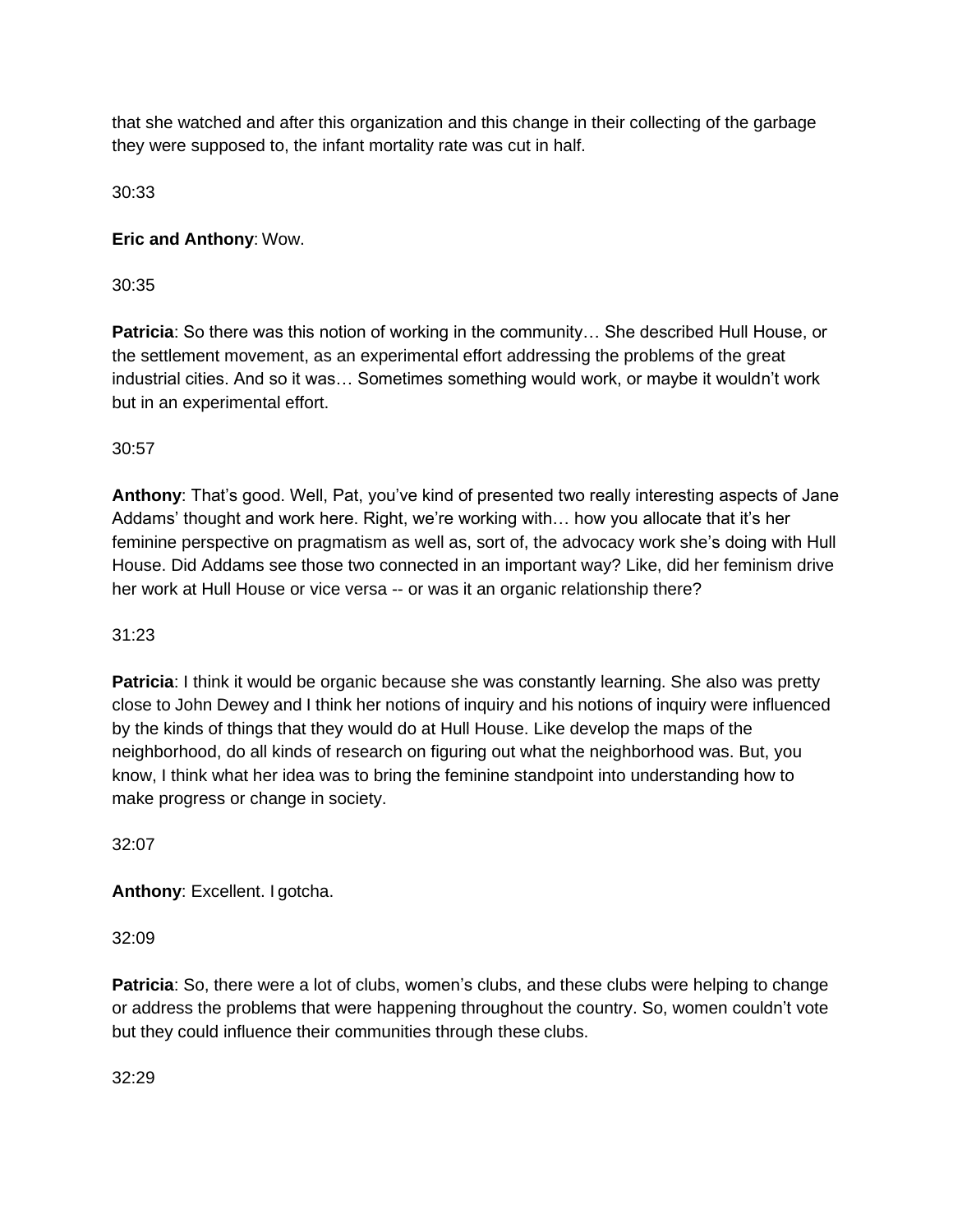# **Anthony**: Uh huh.

### 32:30

**Patricia**: And she took one of the ideas of this club called "Municipal Housekeeping" and helped to look at it as an idea. In fact, Sally Haslinger, she found a broadside written by Jane Addams which was talking about municipal housekeeping, which is thinking… and changing the model of government or of cities from what they saw as a citadel that would be protected by… They had to be concerned about invaders to a household. It should be run like a family. We need to care about the people inside our city. We need to keep things clean. Make our streets clean. Bringing feminine sensibility to looking at city management. And this is where her theories connect with public administration, but it's a notion of caring about the people inside your city -- which is bigger than your household. Right? So, these concentric circles are moving from the home to the city and ultimately move out to the world with her work on peace.

### 33:50

**Eric**: That is fantastic. And, that's exactly where we're going with the next segment. We have to take a short break right here, but thank you all for listening to Philosophy Bakes Bread. This is Eric Weber. My co-host is Anthony Cashio and we've been talking with the wonderful Pat Shields. We're going to come back with the next segment to ask about precisely that connection between feminism and peace. Thanks everybody for listening. We'll be right back.

34:11

[Music playing]

34:17

**Announcer**: If you're hearing this, that means podcast advertising works. WRFL is now accepting new applications for advertising in a selection of our original podcast series. If you, or someone you know, owns a business in central Kentucky and would be interested in advertising on WRFL's original podcasts, please email [development@wrfl.fm.](mailto:development@wrfl.fm)

34:37

[Music playing]

34:54

**Anthony**: Welcome back to Philosophy Bakes Bread. This is Anthony Cashio and Eric Weber talking today with Pat Shields about feminism and peace, Jane Addams' legacy. And we're having an absolutely wonderful conversation. I'm learning just tremendous amounts about Jane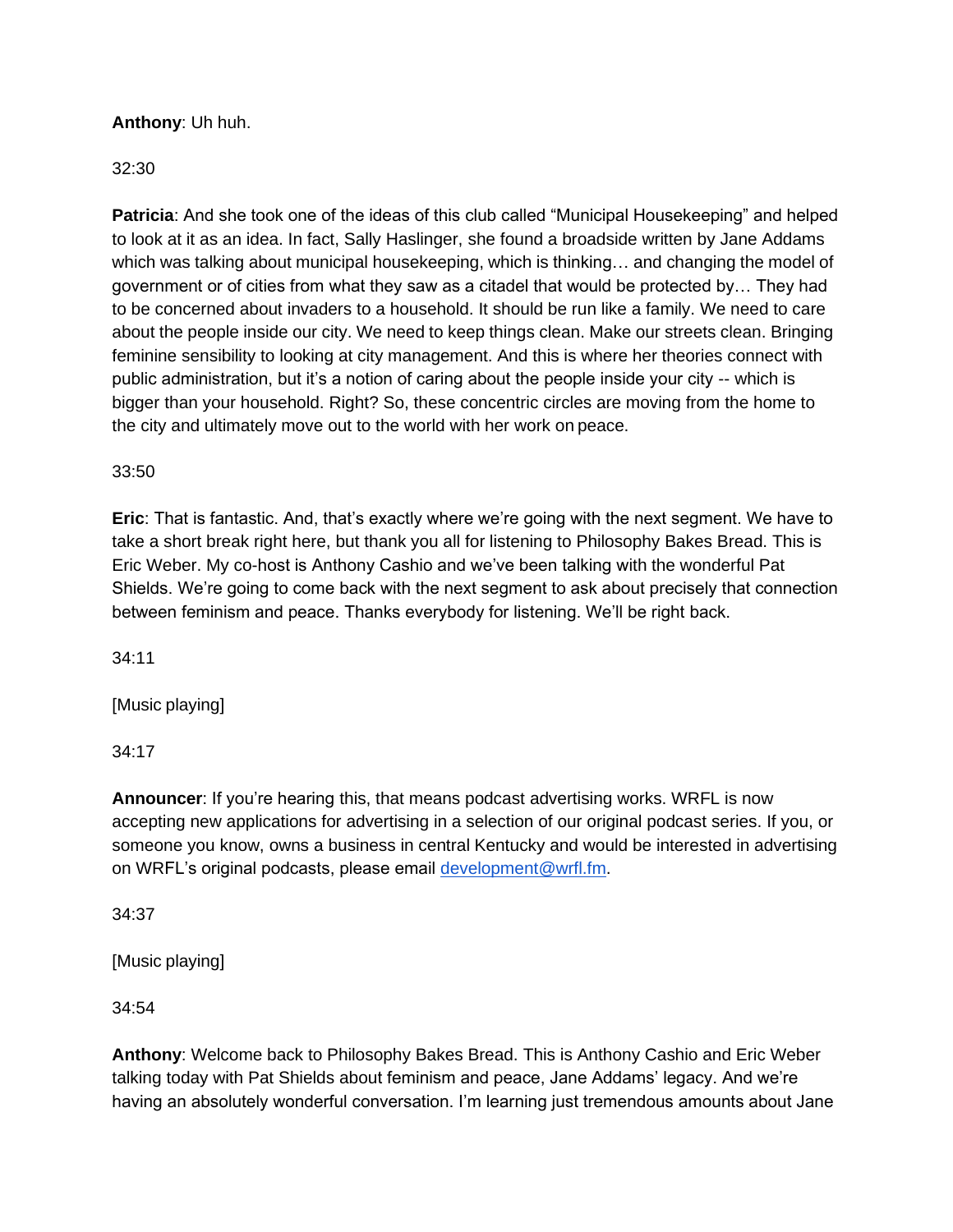Addams, someone who I already thought I knew a lot about. In the second segment, we asked Pat about Jane Addams' feminism and we learned a lot about Hull House and the relationship between those two. In this segment, we're going to ask about Addams' advocacy for peace, right? We ended the last segment and Pat was giving us this beautiful image of sort of concentric circles of caring -- we care about the family, we care about the communities, we care about the city, and ultimately, we end up expanding this to thinking about the world. Right? So, we've had several episodes talking about Addams, but have said very little so far about her work for which she was awarded the Nobel Peace Prize in 1931. So, why don't we get right to it.

## 35:48

**Patricia:** Great. Well, how did I get into looking at Addams and peace.

# **Anthony**: Yes.

# 35:53

**Patricia**: Well, I felt for a long time in my career that I had like two hats and they never intersected. One was the military and the other was pragmatism and public administration. And then I began looking at peacekeeping and looked at, sort of, the oddity of peacekeeping forces being led by military forces, and so the peacekeeping forces were led by warriors and it seemed to me that was a weird disjuncture -- or, it didn't make sense to have a warrior mindset leading a transformation of a community from a warring kind of community to a peaceful community. And, by that time I knew quite a bit about pragmatism and it seemed to me that the warrior mindset was pretty rigid. Friend, enemy, victory, defeat. These things seemed completely separate. And, I knew Addams had written stuff on peace -- she had three books on peace -- and I also knew that there wasn't a lot written on her ideas of peace. Mostly, democracy. Her ideas of democracy. So, I had a faculty development leave and, I kind of took a leap, where I said, maybe I should just read up on peace, peacekeeping, and on Addams' ideas of peace and see if anything can be applied to the notions of peacekeeping. Inform ideas of notions of peacekeeping.

# 37:28

**Eric**: Sounds like a great idea.

# 37:29

**Patricia**: So, that's how I started and I was really influenced... and I was reading her books... She knew her ideals of peace where -- actually she talks about municipal housekeeping. Her first major chapter was survival of militarism in city government. Somehow that seems so… like it could be apt today.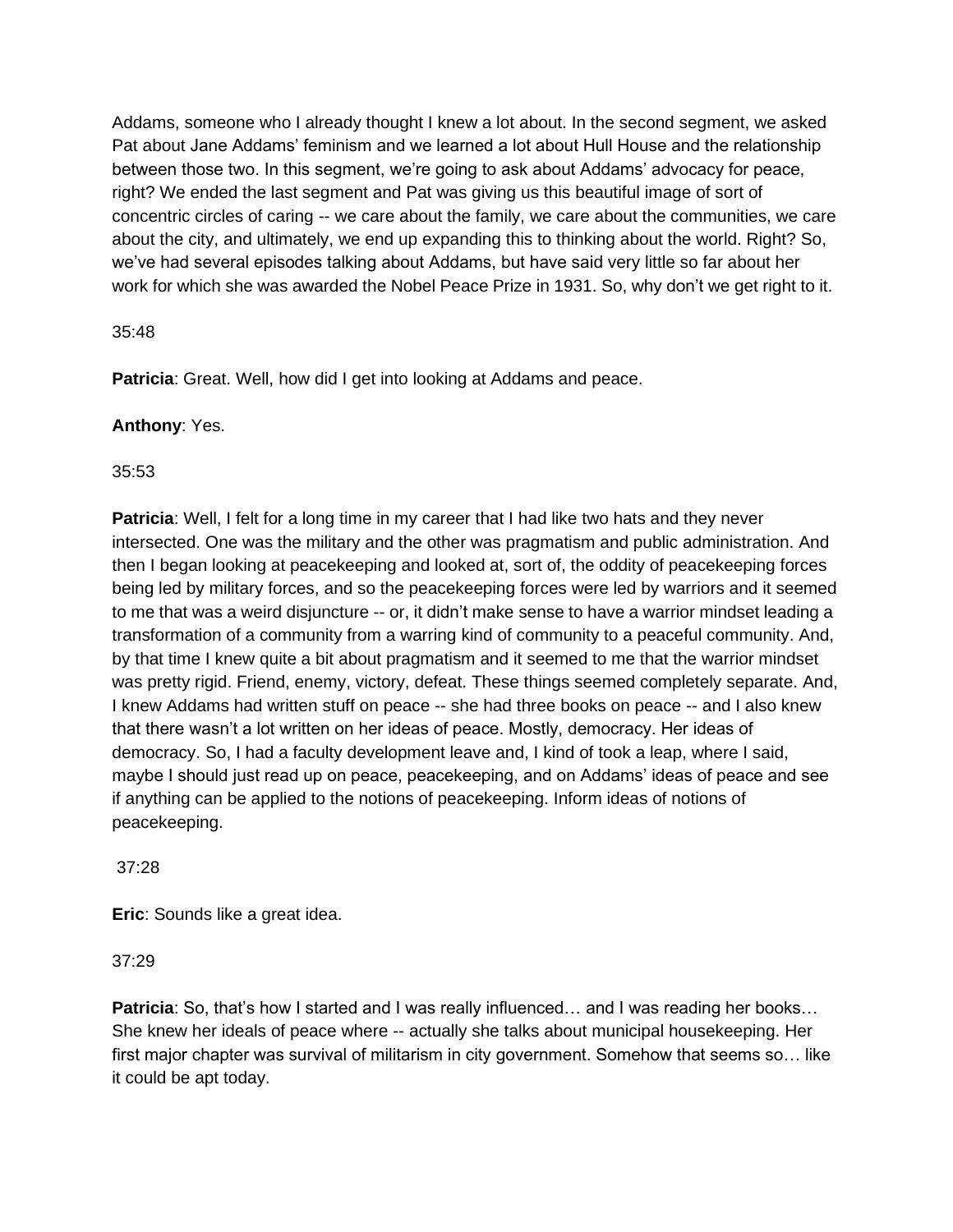## **Eric**: Wow, yeah.

## 37:53

**Patricia**: Anyway, and her book about the *Women at the Hague*, which dealt with her work during World War I, with a peace conference that she led at the Hague in 1915. And, her book about post World War I, which is *Peace and Bread in a Time of War.* I read those and I read some of the peace literature and finally I came upon this really amazing article that, the title of the article was, *Peace Research: Just the Study of War.* What? How can… And they made the argument that there was this dominant definition of peace within the peace research community which was peace -- which was not as negative peace -- and that's the absence of war or the absence of violence. And, there's another definition of peace called "Positive Peace" that looked at the kind of community that you wanted to live in. A peace where there was justice, and freedom, and just… it's something that would be maybe more organic and evolving but certainly a lot richer than the idea of not war.

**All**: [Laughter]

**Eric**: Right.

39:21

**Patricia**: But, what had happened in peace research was that they had these big quantitative studies and they had these dichotomous dependent variable zeros -- peace and one is war. And, if you have that as your definition of peace then you're actually -- peace is studying war.

39:40

**Eric**: Ah.

**Patricia**: Or the... But, what that did for me is it gave me a platform -- Oh, Jane Addams, hers is positive peace. That's where she fits. And, so I studied her ideas and I said, well how can I make sense out of her positive definition of peace? And, one of the key things about the negative definition of peace that's problematic, is that it's short run. And, the peace should have a long-run perspective. But, what I came to was a term that captured Jane Addams' theory of peace, which I'll call "peace-weaving". But, I can maybe step back a minute and say that she - through the women's movement, through her work with suffrage, during… She was involved with the peace movement in the 1890s. There are people like Andrew Carnegie and Ford. The peace movement was… The idea was that the peace movement was bad for business. So, business leaders were very involved in peace. And they also knew that maybe there should be a way for there to be… ways to arbitrate disputes. So, there's two meetings in the Hague, 1899 and 1907, where peace conferences -- where they made some important rules like international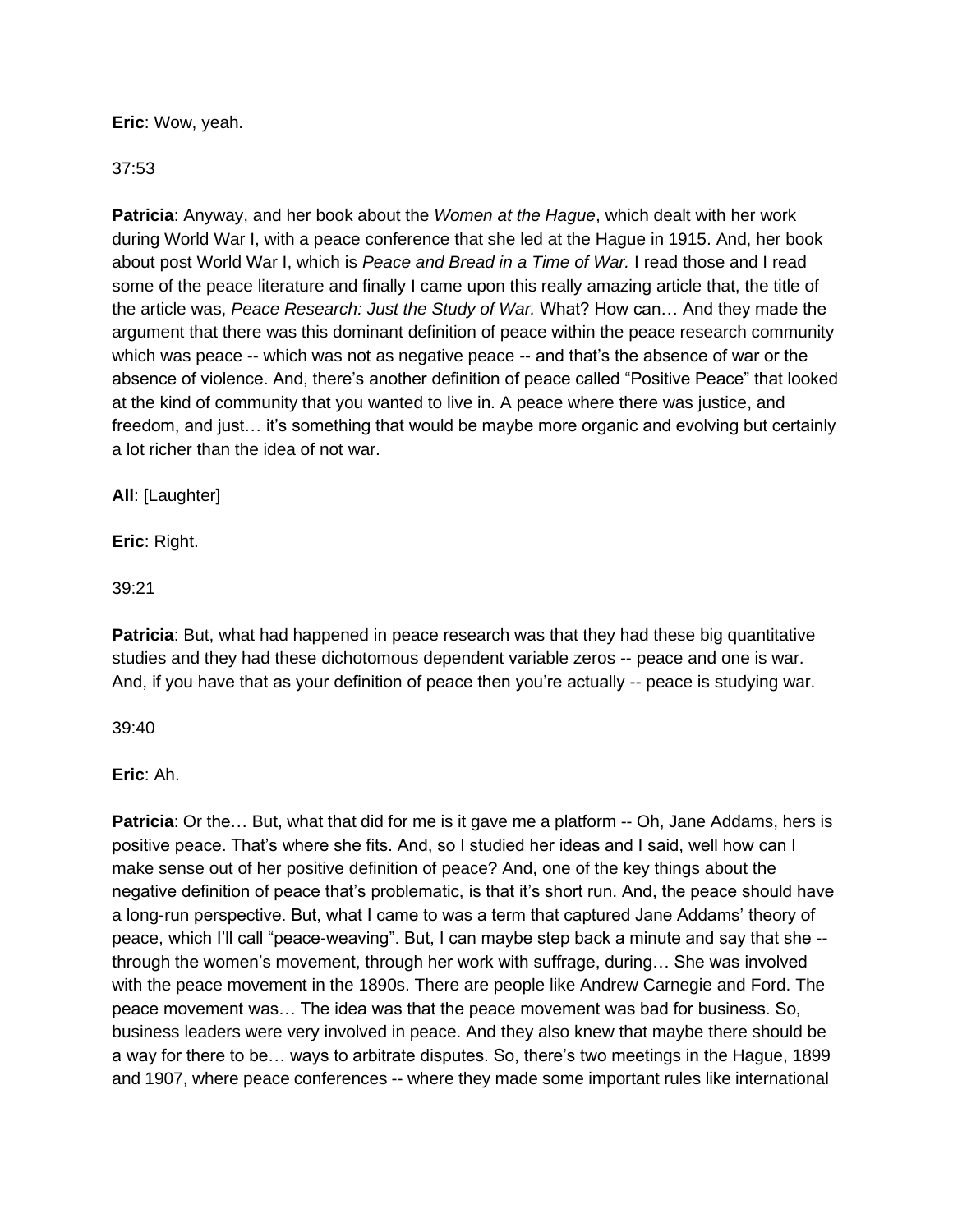courts. And in 1915, they were going to have another Hague conference, but then there was war and all their ideas that we were going to have eternal peace was kind of out the window.

41:18

**Eric**: Yeah.

41:20

**Patricia**: This was when Addams and her feminism came to being… or came into fruition. Heck, women are affected by war. We should also be able to have input into what is going on in the international arena. And, they borrowed some techniques that they knew, that they'd used from the suffrage movement, and she actually was pretty well connected to the international suffrage movement, and they quickly put together a international conference of the Hague. But, this was women's conference. And, what they wanted to do was to end the war… to start mediation. That… and, there were resolutions. They had a set of resolutions, one of which was to have an organization -- something like the League of Nations -- where disputes could be resolved. They advocated for universal suffrage throughout the world, so that women could have a voice in international disputes -- in war and peace.

# 42:29

**Eric**: Pat, in that last regard, I definitely see a connection to her feminism. I wondered if you'd say a little bit more about how, if it did, her feminism inspired her advocacy for peace. Can you tell us a little bit more about that? You just touched on that a moment ago, but sort of what about feminism, you know, was…

# 42:49

**Patricia**: Well, or what about the feminine... feminist standpoint, or feminine standpoint, I think. That's how I might phrase it.

42:58

**Eric**: OK

 $42.59$ 

**Patricia**: I think maybe if I went through what I meant by peace-weaving it would kind of come through.

42:05

**Eric**: Excellent. Great.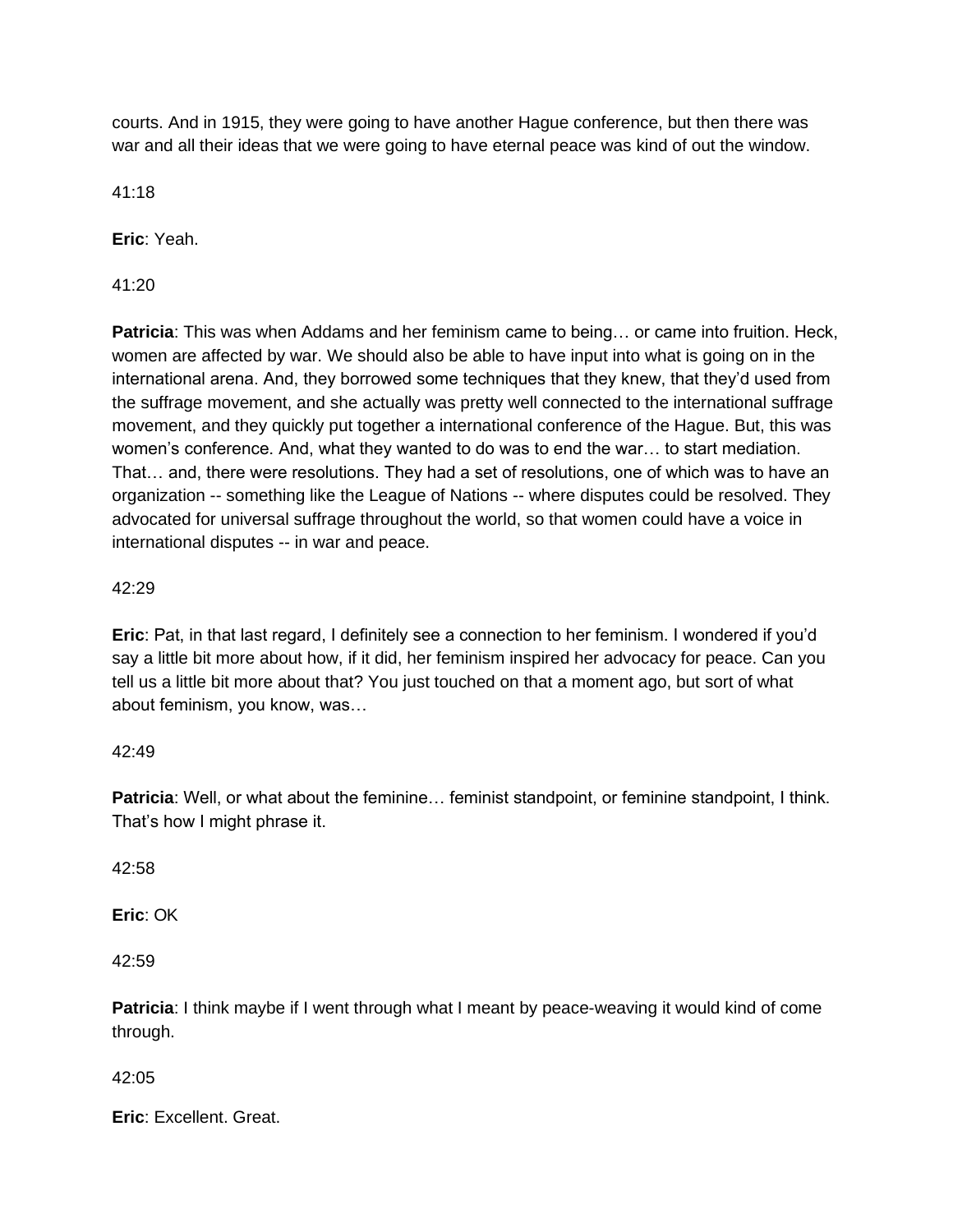**Patricia**: Because the peace… First of all, I took the metaphor of weaving because it was expansive, and interconnected democratic community. It had a feminine sensibility, but it also transcends gender roles. Weaving connects strings. It's not homogenized. You... It's both strong and flexible. So, weaving captured, sort of the action and… It just captured something about her ideas of peace. But, her ideas of peace focused on relationships. So, if you look at negative peace, it has nothing to do with relationships.

43:52

**Eric**: Uh huh.

43:53

**Patricia**: But, we're going to be at peace. It's between... You have to have a conflict. You have to have more than one party and there's a relationship. So, it's relationships between individuals, families, groups, nations. It's not about the absence of conflict but rather how conflict might be worked out successfully. And this is… and also, her notion of peace-weaving wanted to avoid rigid moralisms where peace… And this very much is pragmatism… Is that you… There's fixated belief systems. If you're the enemy, and I… That friend / enemy dichotomy, then, and I'm right and you're wrong… If you're set in a world where you have strong rigid moralisms, that's a setup for really bad conflict, but if you can somehow ease those rigid moralisms then that can lead to peace. And so, one of the founding ideas here is sympathetic knowledge, or the ability to put yourself in another person's shoes. That you can actively understand another person's perspective. And her… One of the key ideas that I love with her is perplexity. And that's this being confused, or surprised, that you're able to put… When you're able to put yourself in someone else's shoes, you're willing to be surprised. You're willing to see from their perspective and that perplexity kind of opens you up. Because peace is about really transforming maybe an enemy into a friend. How are you going to do that? And so this notion of perplexity sets, sort of, the stage so that you can do that. Then, also the kind of community of inquiry where she was… And this is was informed a lot by her experiences in Chicago because these neighborhoods were filled with individuals who came from all kinds of backgrounds in Europe where they would be seen as enemies. And yet, to work on cleaning streets -- if you have a practical problem you can work on, then you can leave your moral certitude and say how am I going to solve this problem, and in the process, you can begin to put yourself in the other person's shoes. That's a forum for sympathetic understanding. And also, sort of her notion of participatory democracy. The community of interest… of inquiry is that… Anyone who is concerned with this problem should have a voice. And then, we should act and see whether or not that helps resolve it and if it does, fine. If it doesn't, try something else. Sounds pretty pragmatic, huh?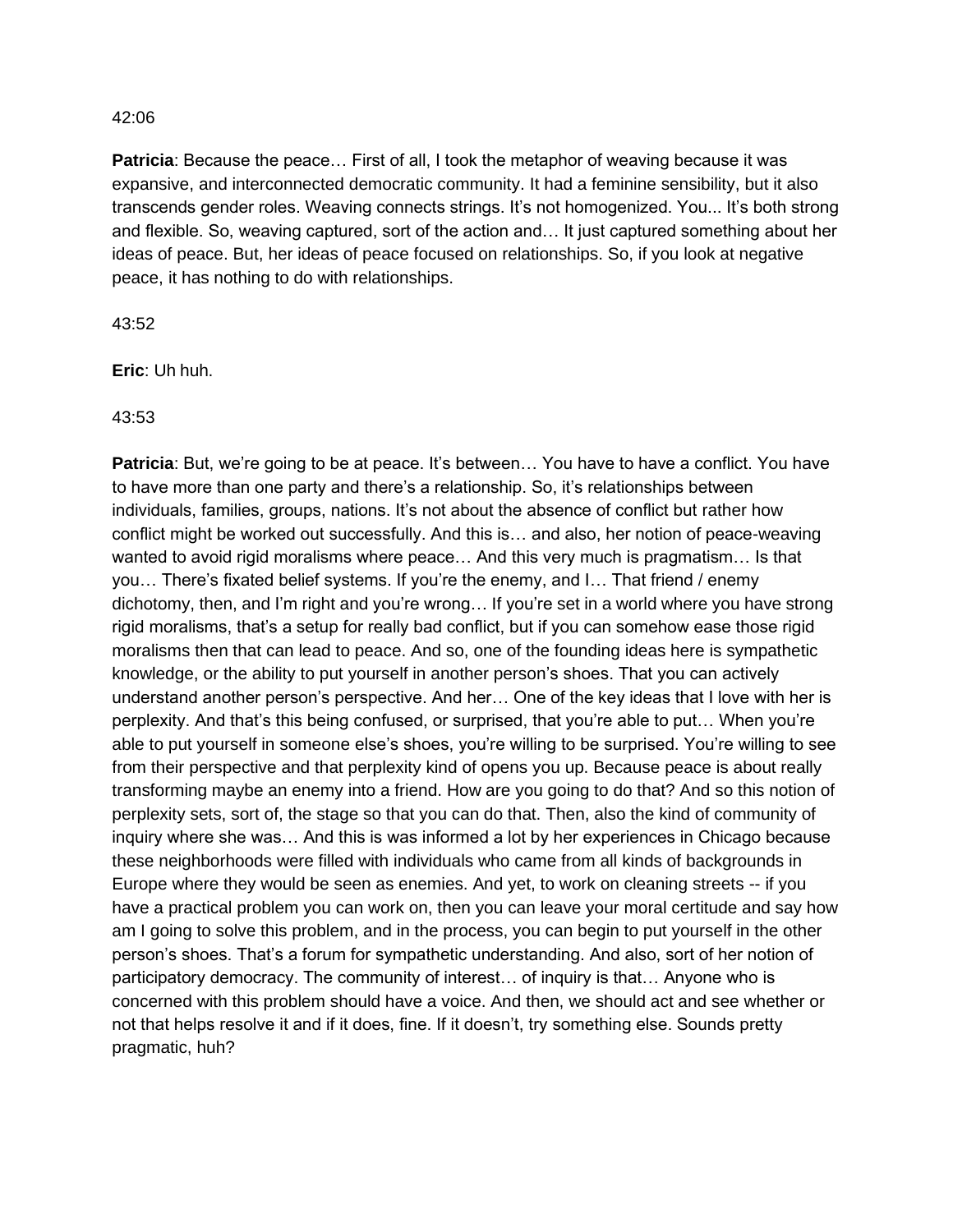**Eric and Anthony**: Right. It sure does.

47:00

**Patricia**: Another one of her ideas was lateral progress. That, which is, how do you judge how well a society is doing? You could rejoice that, you know, the company is making millions and millions of dollars and has new products. But, if you're not looking at how well the most vulnerable are doing, that's what you should concentrate on if you're talking about how well your society is doing.

47:28

### **Anthony**: Yeah.

47:30

**Patricia**: So, I think you could see it's shaped by her experiences and her feminine standpoint because of this involvement and caring that is everywhere in this definition… In this peace-weaving. So, here's what I said peace-weaving is. It's about building the fabric of peace by emphasizing relationships. Peace-weaving builds these positive relationships by working on practical problems, engaging people widely with sympathetic understanding, while recognizing that progress is measured by the welfare of the vulnerable.

### 48:11

**Eric**: Perfect. I really, really like that. That's an idea of peace - as this positive peace and peace-weaving. Can I ask one quick, very quick, just clarificatory question: When Addams won the Peace Prize in 1931, was there a stated reason? Was it her work with the Hull House, or was it all the sort of life work?

### 48:29

**Patricia**: Well, right after the conference she and... there's the delegates of women from the conference who traveled to all the countries, including the United States, and met with the leaders trying to get them to end the war. So, it was a combination of… The most direct reasons, and actually I looked at the nominations, had to do with her work with the peace conference, with the delegation, and with the creation of the organization, which exists today, the Women's International League of Peace and Freedom. That was the organization… That was the genesis of… or the first conference was the genesis of this organization which is active today.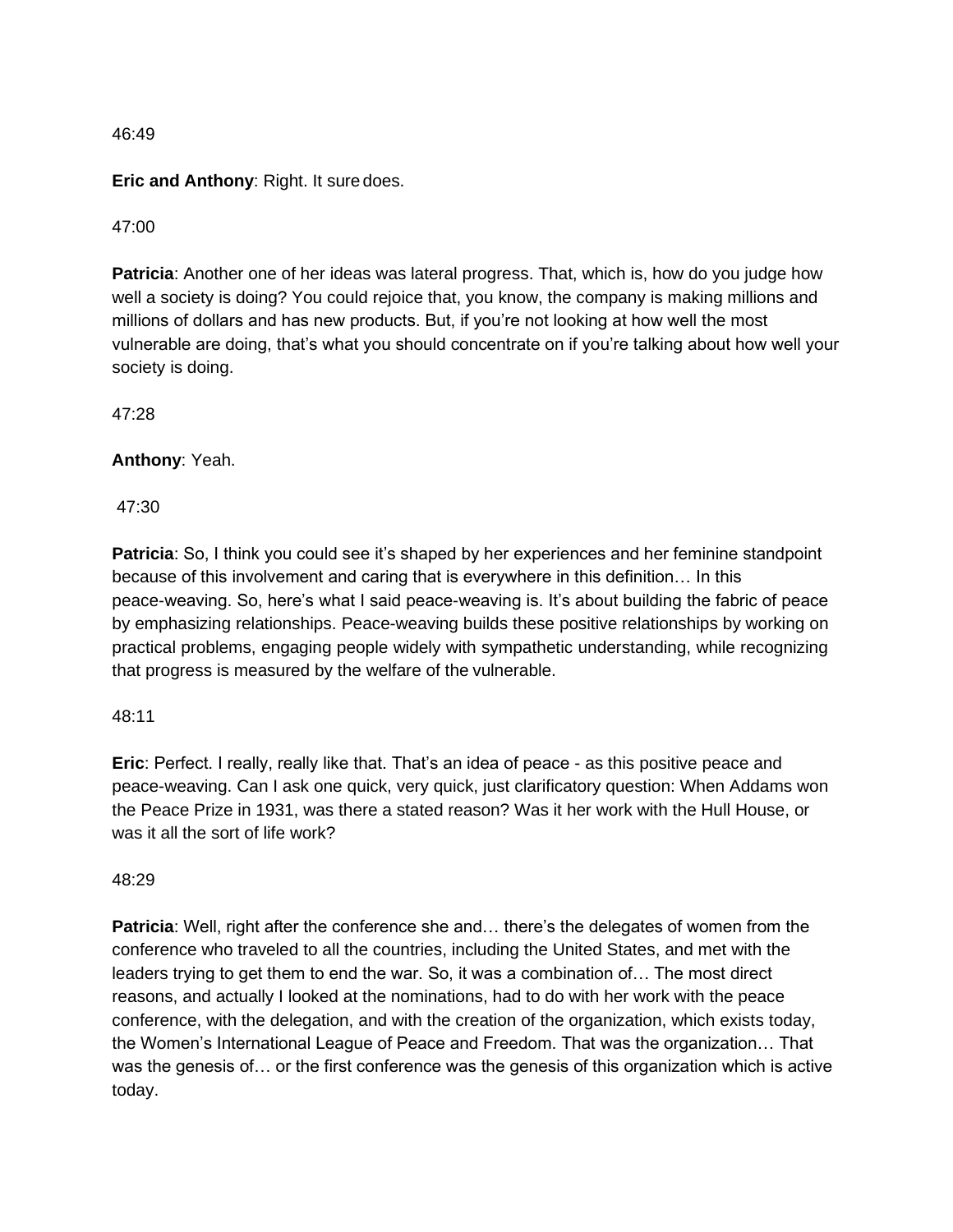**Eric**: Yeah.

**Patricia**: So, that's… did that answer your question?

49:22

**Eric**: Yeah. Absolutely.

**Anthony**: Exactly what I was looking for. Yeah.

**Eric and Anthony**: Yeah. Exactly.

49:27

**Eric**: Well, thanks everybody for listening to this segment of Philosophy Bakes Bread. This is Eric Weber. My co-host is Anthony Cashio, and we've been learning a ton from the great Pat Shields. We'll be back with one more segment after a short break.

49:38

[Music playing]

49:50

**Anthony**: Welcome back, friends, to Philosophy Bakes Break. This is Anthony Cashio and Eric Weber and today we've been having an absolutely fantastic conversation with Pat Shields about feminism and peace, Jane Addams' legacy. In the last two segments we kind of talked about her work with sort of the feminist perspective as she brought it to… Jane Addams brought it to Hull House, and her ideas about peace, and peace-weaving, and it led to her work earning the Nobel Peace Prize in 1931. In this last segment, we're going to wrap it up with a final big picture question or two. We're going to ask about whether or not Pat thinks "philosophy bakes bread"?

50:28

**Eric**: [Laughter]

**Anthony**: I'm going to guess where she's going to go with that. And then end with a light-hearted joke or two. Maybe they'll even be funny. So that's our goal. Sometimes.

**Eric and Anthony**: [Laughter]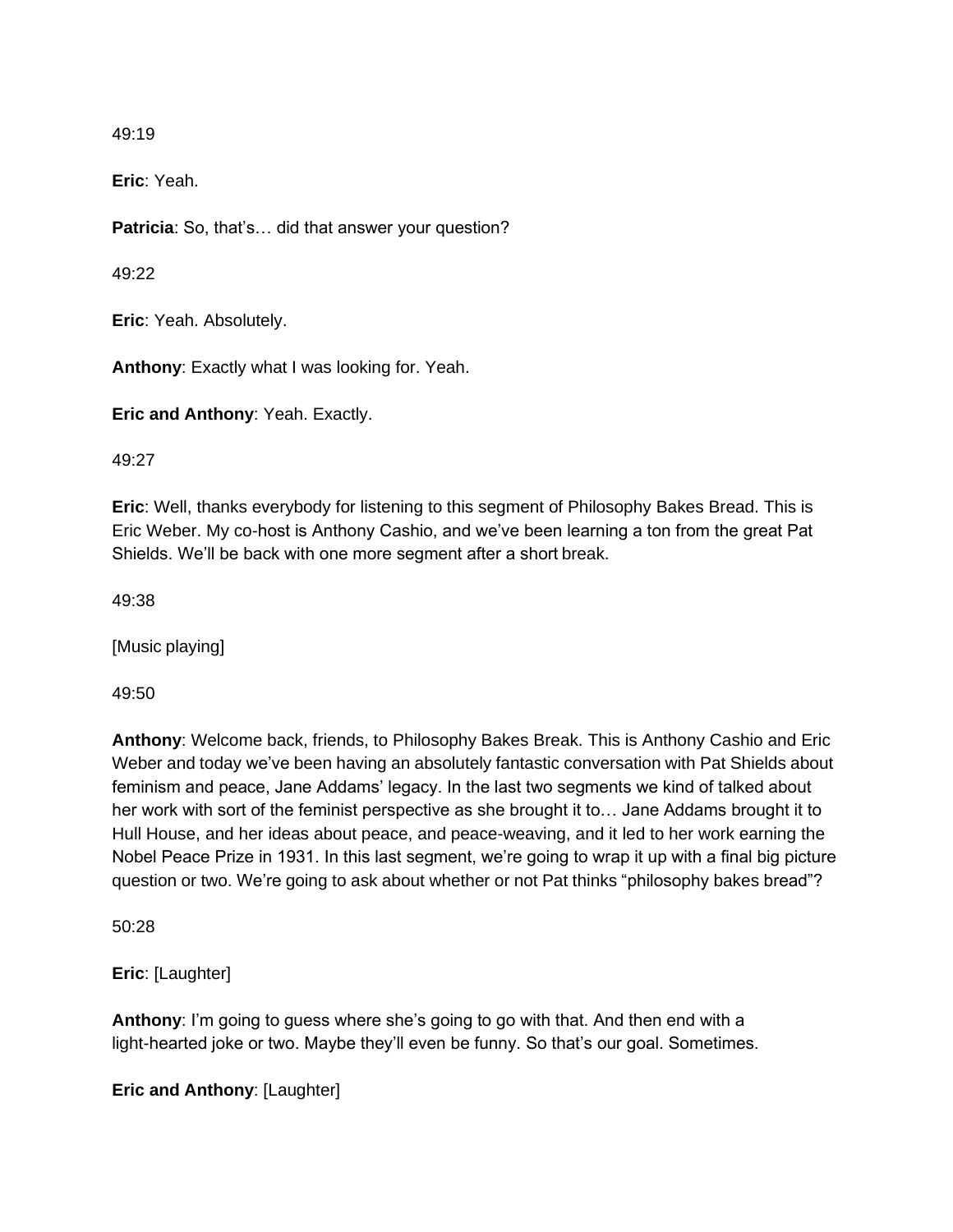**Anthony**: And then we'll end with a question for our listeners to think about as we go about our day's business.

## 50:45

**Eric**: That's right. So, Pat, I want to ask you a question about feminism and Addams' inspiration in the world today. So, here's the question: If Addams were alive today, what do you think she'd be fighting for, such as with regard to women?

## 51:00

**Patricia**: Well, I think she surely would be fighting for immigrant rights and particularly women -if you want to take with regard to women, there's a lot of women and children who are trying to immigrate from very bad places. And, she would try to figure out how to make their lives better. I think she would also be someone who'd be very concerned about climate change. That would be a big deal for her. I think she might be involved with the United Nation. I mean, there's a lot of things that the United Nation is working on which now incorporates women's perspectives in ways that it hadn't. So, I think she'd be working on that. And, that's kind of a legacy. The resolutions that they came up with in the women's conference, many of those resolutions -- you can see them actuated, but UN resolutions which involve women.

52:00

**Eric**: That's a great answer.

52:02

**Anthony**: I like it. I like it. You know when Addams began her work, women did not even have the right to vote. Right? But recently, as of our recording, we have a record number of women who recently got elected to the US House of Representatives. But only a little over 20% of the Senate is made up of women today. Right? So we have… a lot of progress is happening but more work to be done. What do you think are the prospects for greater parity in the next 50 years. What do you think Addams would have to say about that? Would she be kind of happy with the direction that things are going, and what advice might she give?

# 52:37

**Patricia**: Well I think that she would be happy with greater representation of women in the Congress, that is certainly true. But, I also think she would be pretty unhappy with the polarization that is part of… The rigid moralisms that are just everywhere.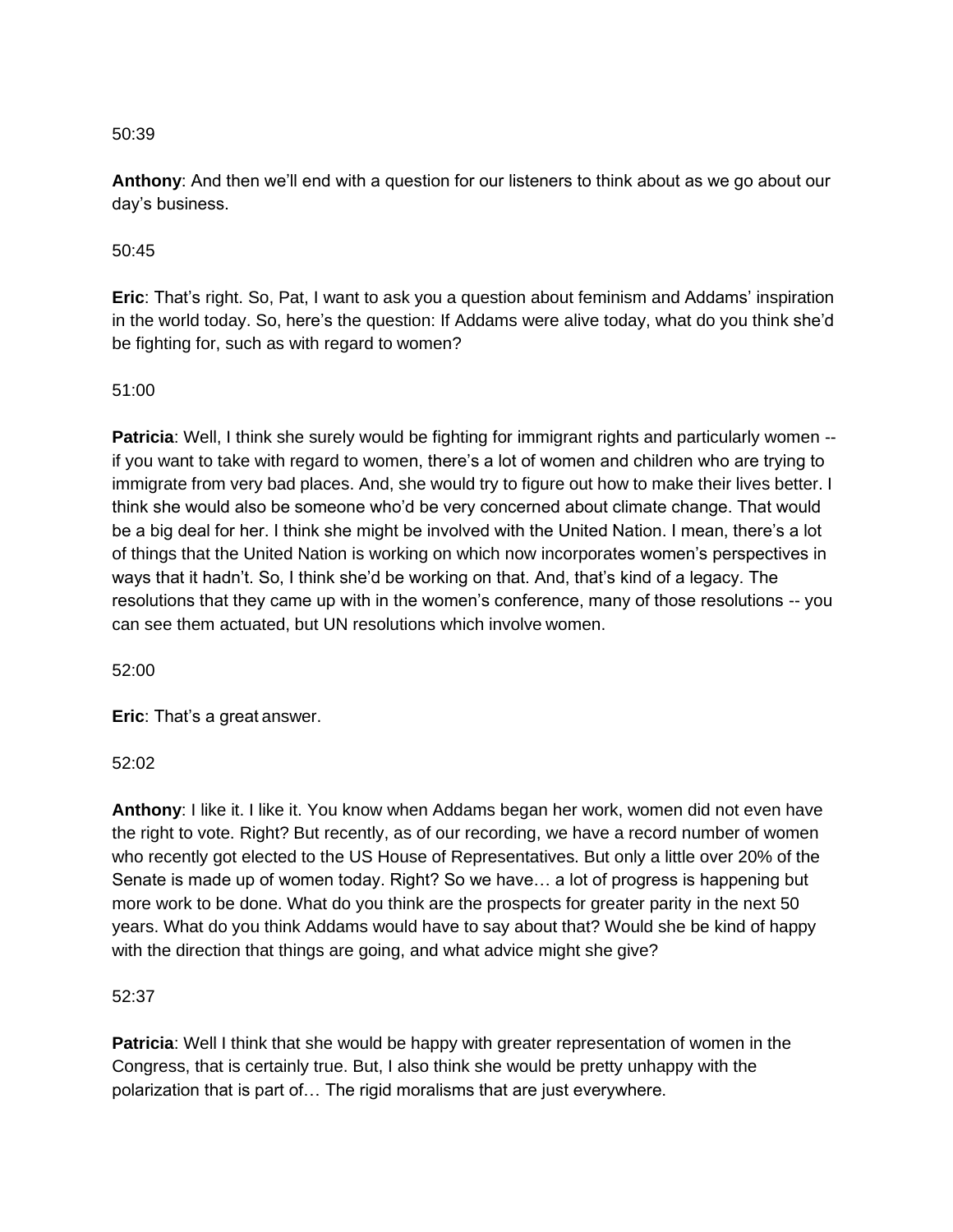## **Anthony**: Right.

## 52:59

**Patricia**: The divided... the red state, blue state... She would be working to try to figure out how to have the purple state. But I do think that you could see it… that women legislatures tend to be a little less rigid, I think, in terms of how they vote. They're more likely to cross the aisle and I think that she would be happy about that. That's for sure.

### 53:30

**Eric**: Excellent. Excellent. So Pat, in recent years lots of positions in the military have opened up to women and there are still some positions that are not yet open to women, such as in the Navy Seals. And so, my question is: Is there a tension at the same time in advocating for women to have access to all of these positions and with thinking about feminism as the movement for peace?

### 53:56

**Patricia**: Yes. I think there's a big tension. And that probably would be something that might be incomplete. I don't think Addams really envisioned a lot of women in the military when she was thinking about all of this. And, I think you could see in Afghanistan and other places that women as part of the teams, which go into the community and speak to other women, I think that would be something that she would be very happy to see.

### 54:30

**Anthony**: Interesting. So even in the capacity as warriors… as you brought it up earlier… Women might be helpful in, you know, peace-making efforts even as soldiers. Is that right?

### 54:41

Patricia: Right. Right. You know, she was criticized for her ideas of peace partly because she had a hard time thinking that arming... militaries... made a lot of sense, in a way. But, I don't think she really thought that through completely. However, I find her ideas really useful in the importance of thinking in the big picture -- the long run. I mean if the military basically has a short run notion of peace as the end of war, but then, if the end of war -- if victory and peace are conflated, what happens next? One of the reasons we have had such an amazing post World War II peace is because enemies have become friends.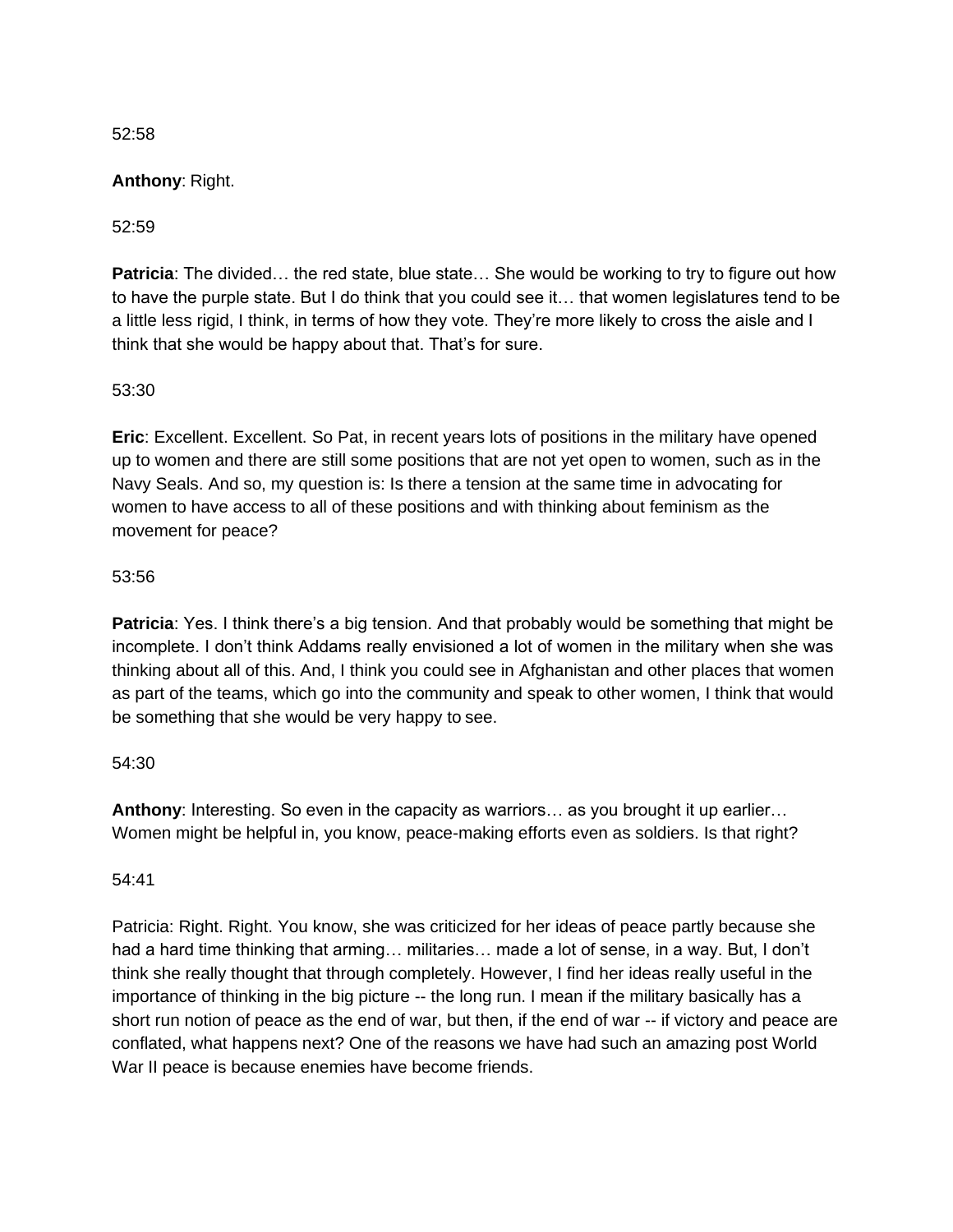**Anthony**: Um, hm.

55:36

**Patricia**: But how do we do that? How do we think about that? It's a long run question.

55:41

**Eric**: Nice. A very good point. Yeah.

**Anthony**: I like that. In fact, that kind of sets us up for one of our… one of our final questions, which comes from the inspiration for our show: Would you, Pat, say that philosophy bakes no bread, as the famous saying goes? That, you know… that it's not practical? I kind of think we've argued against that the whole show, but we'll ask you just bluntly -- does philosophy bake no bread, or that it does bake bread and why and how… and can you explain?

# 56:08

**Patricia**: Well, if it didn't bake bread we wouldn't be talking today because… I actually have never taken a philosophy course in my life.

**Eric and Anthony**: [Laughter]

56:18

**Patricia**: I came to the conclusion that since I had a PhD I could learn something on my own, and was tutored by Vince Luizzi, but if it didn't have… offer ideas that would be useful in the world, I wouldn't be interested.

# 56:36

**Eric**: There you go. Alright. Fantastic. Well, Pat, in every episode we want to be sure people both see the serious side of philosophy, which we've touched on significantly, I think, as well as the lighter side. So we have a bit in this last segment that we call "Philosophunnies".

**Eric**: "Say philosophunnies"

**Child's voice**: "philosophunnies"

**Eric**: [Laugher]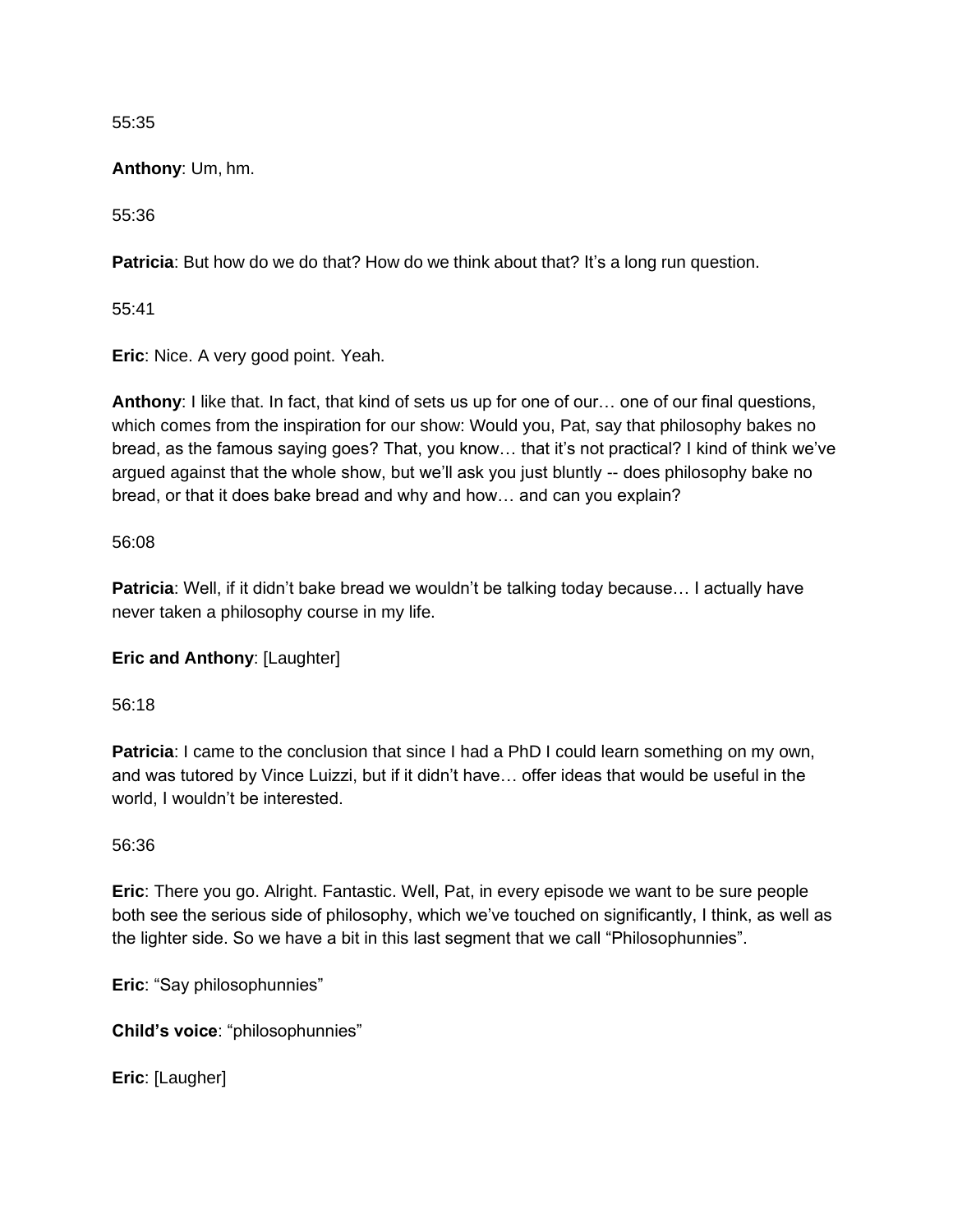**Eric**: "Say philosophunnies"

**Child's voice** (again): "philosophunnies"

**Eric and child**: [Laugher]

# 57:05

**Eric**: So, we'd love to hear if you've got a favorite joke or a funniest fact, or a story to tell, about philosophy or about Jane Addams and what we've been talking about. Have you got a funny story or a joke you'd like to tell us?

# 57:16

**Patricia**: Yes, I do. I'd like to… One of my favorite Jane Addams' pieces is her tongue and cheek speech where she talks about imagining a world where women were in charge and men were seeking the franchise, and what women might do to say *no*. So here's a little bit of that. [quoting Jane Addams] "Let us imagine an absurd hypothesis that the political machinery were in the hands of women. Let us consider various replies which these citizen women might reasonably make to the men who are seeking the franchise. First, could not the women say, our most valid objection to extending the franchise to you is that you are so fond of fighting… "

**All**: [Laughter]

58:01

Patricia: [quoting Jane Addams] "... and always have been since you were little boys. You'd very likely forget that the real object of the state is to nurture and protect lives and out of shear vainglory you would be voting away huge sums of money for battleships."

**All**: [Laughter]

58:17

**Patricia**: [quoting Jane Addams] "Second, would not the hypothetical women note we have carefully built up a codifactory legislation for the protection of the workers in modern industry. We know that you men have always been careless about the house. Perfectly indifferent to the necessity for sweeping and cleaning. If you were made responsible for factory legislation, it is quite probable that you would let the workers in the textile mills contract tuberculosis through needless breathing the fluff." Anyway, so that's my…

**All**: [Laughter]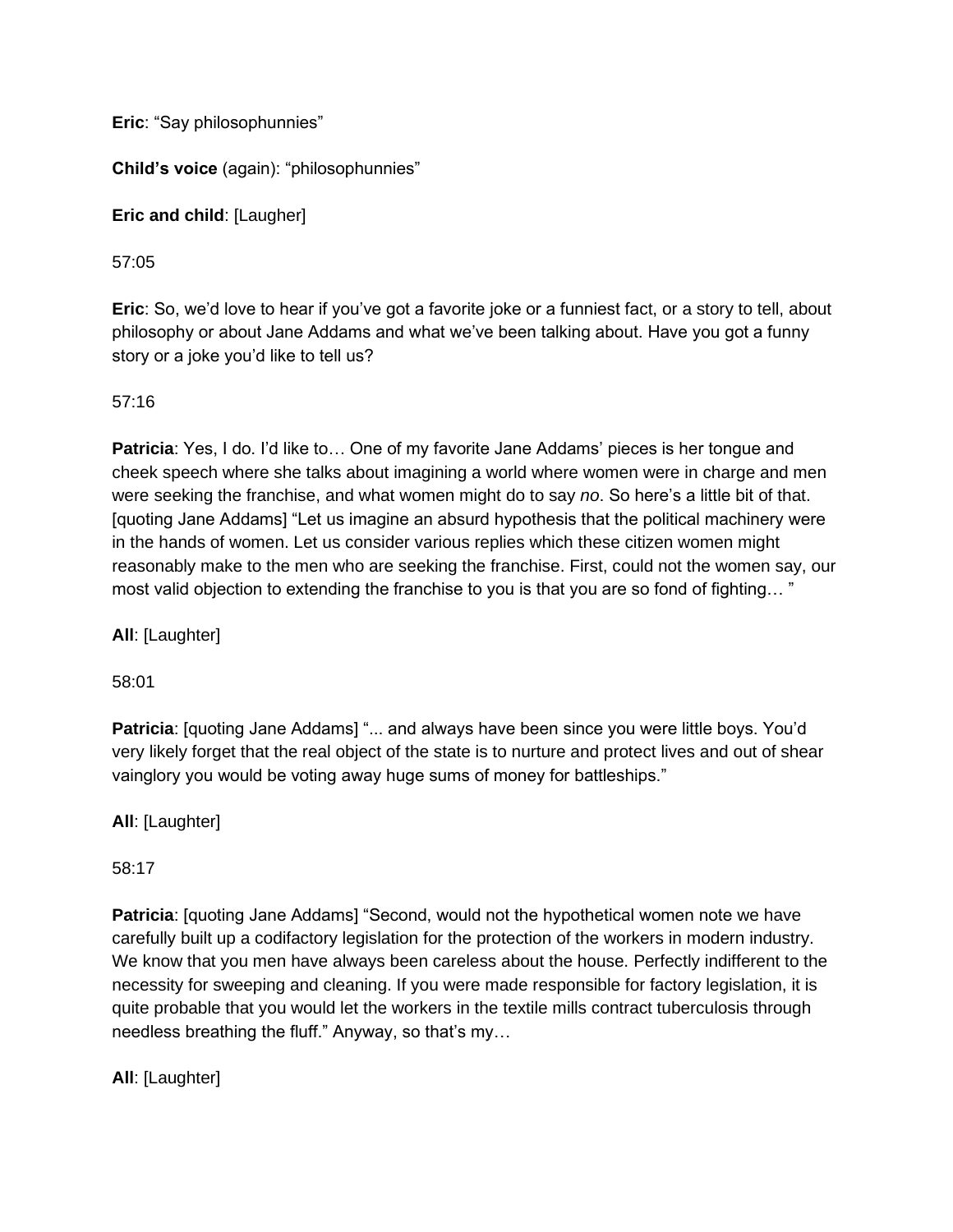**Patricia**: I think it sort of captures a funny side of Jane Addams and incorporates what we've talked about today.

58:59

**Eric**: It sure does. That's excellent. Well, in every episode Anthony and I also gather a joke or two and we happened to find two that are basically kind of headlines or lines from publications that came out sounding kind of funny. And, one was from a church bulletin and the other one was a real newspaper headline. And, I thought they were pretty cute so… Anthony, want to read this first one?

59:20

**Anthony**: Yeah, this was a church bulletin and they printed it out and this says, [reading from bulletin] "The peacemaking meeting scheduled for today has been rescheduled due to a conflict."

**All**: [Laughter]

59:30

**Eric**: And then the real news headline, evidently this was actually printed in the newspaper. [reading from newspaper] "War dims hope for peace."

**All**: [Laughter]

59: 44

[Recorded laugh track with clapping plays]

59:46

**Anthony**: That is great. Well, last but not least, we do like to take advantage of the fact that today we have some powerful social media that allows for two way communication even for programs like radio shows. So, we want to invite our listeners to send us their thoughts about big questions we raise on the show.

1:00:00

**Eric**: That's right. Given that, Pat, we'd love to hear your thoughts about what question we should ask everyone for future segments that we call *You Tell Me.* Sometimes we have past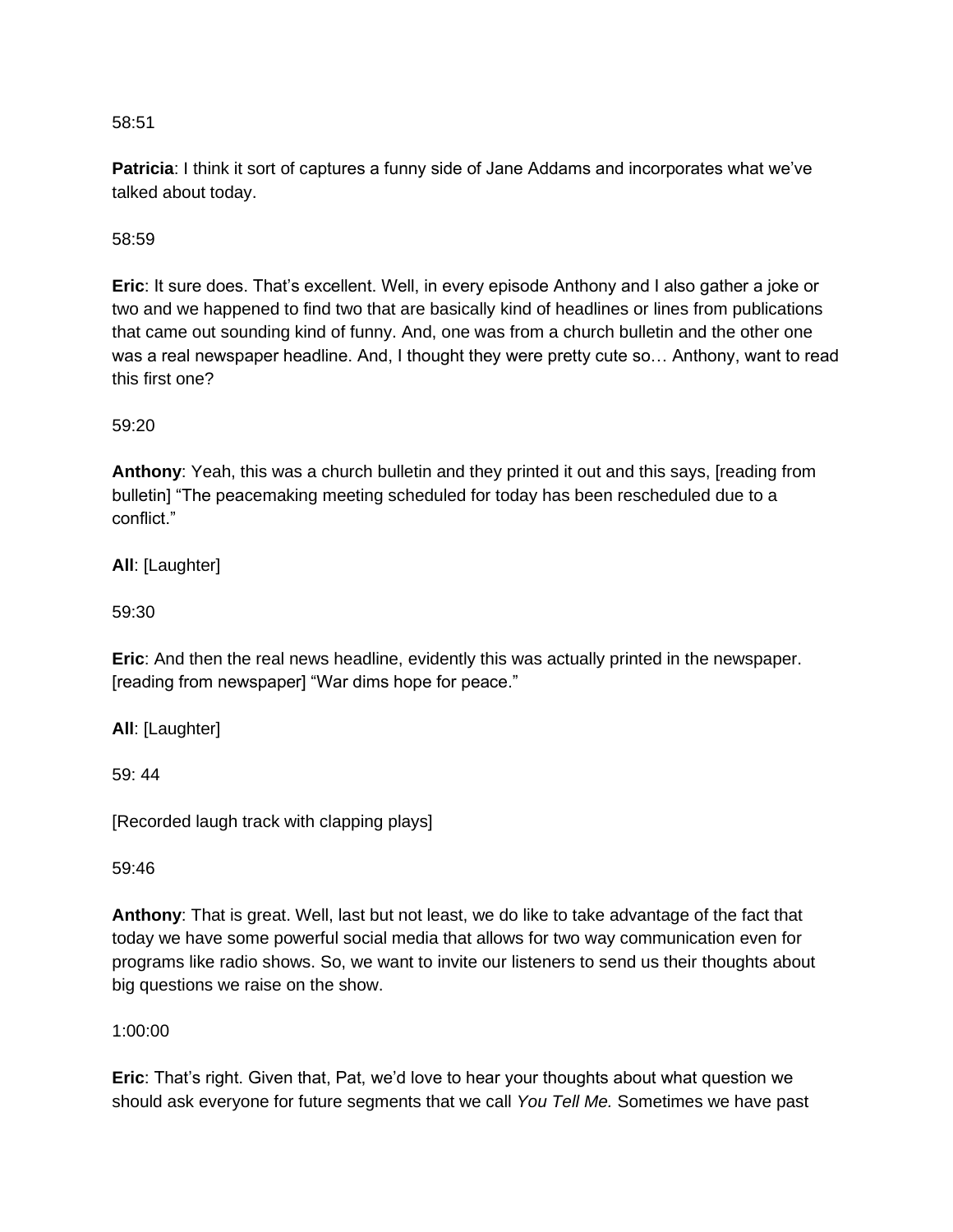guests back on the show… Sometimes we just, you know, are able to air a voicemail that we get from a listener, and so on. Well, we want to pose questions for our listeners so, do you have a question to ask our listeners?

1:00:25

**Patricia**: Well, it would have something to do with resolving the rigid perspectives that dominate our political scene and how they might… think… how they might suggest we move to a world there's less rigid belief systems and we actually talk to one another.

1:00:46

**Eric**: [Ewww.](http://www/)

**Anthony**: I like that a lot.

**Eric**: I do too. My goodness, that sounds like…

**Anthony**: How can we, sort of, move… peaceweaving…

1:00:54

**Patricia**: I mean, I think that it's hard to move people into perplexity when they have all of the answers.

### 1:01:00

**Eric**: Right. Very nice. Well, Pat, is there anything you'd like to plug about your journal or about your book that's come out? Anything you want to talk about that's upcoming or that you want the world to know about?

1:01:13

**Patricia**: Ok. Well, I think people might... If they want to learn more, my book on Jane Addams really does focus on her ideas and her contribution to the world of ideas.

# 1:01:26

**Eric**: Excellent. Well, check it out folks. We're going to have a link to the book on our show notes page for this episode when it comes out in the podcast.

1:01:34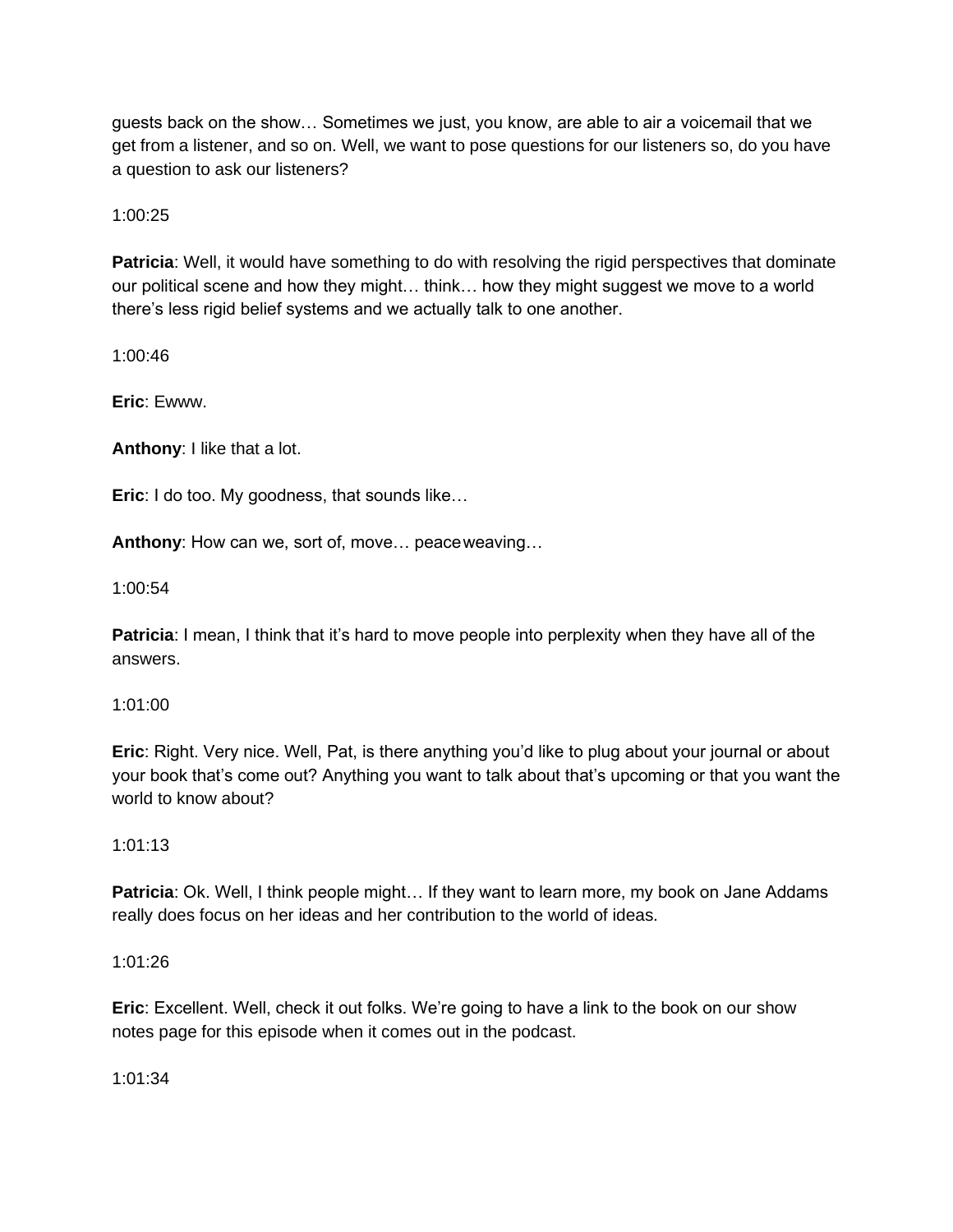**Patricia**: Oh. I know another one. I have a YouTube video that is sponsored by the journal, *Public Integrity,* which discusses Jane Addams' social ethics.

1:01:46

**Eric**: Excellent.

**Anthony**: That's awesome. Ok.

1:01:48

**Patricia:** It's about a 10-minute video.

**Eric**: Perfect. We'll put a link to that in the show notes as well. Fantastic.

1:01:53

**Anthony**: Alright, well thank you everyone for listening to Philosophy Bakes Bread. Your hosts today Anthony Cashio and Eric Weber are really grateful to have been joined by Patricia Shields, and we hope you listeners will join us again. Consider sending us your thoughts about anything you've heard today, that you'd like to hear about in the future, or about this specific question that Pat has raised for you. So how do we move into this state of perplexity where we can actually start talking to each other again. Nice.

**Eric**: An important question.

1:02:20

**Anthony**: That's a good one. It's a good one.

**Eric**: That's right folks. Remember that you can catch us on Twitter, Facebook, and on our website at philosophybakesbread.com, and there you'll find transcripts for many of our episodes. And, one more thing, folks, if you want to support the show and to be more involved in the work of the Society of Philosophers in America, SOPHIA, the easiest thing to do is to go consider joining as a member at philosophersinamerica.com.

 $1:02:40$ 

**Anthony**: And, if you're enjoying the show, and we really hope you are, maybe take a quick second to rate and review us on Apple podcast, Spotify, or wherever you're listening to us today. You can, of course, always email us at [philosophybakesbread@gmail.com](mailto:philosophybakesbread@gmail.com) and you can also leave us a short recorded message with a question or a comment, that we may be able to play on the show, at 859-257-1849. I want to take a second now to thank you again for this